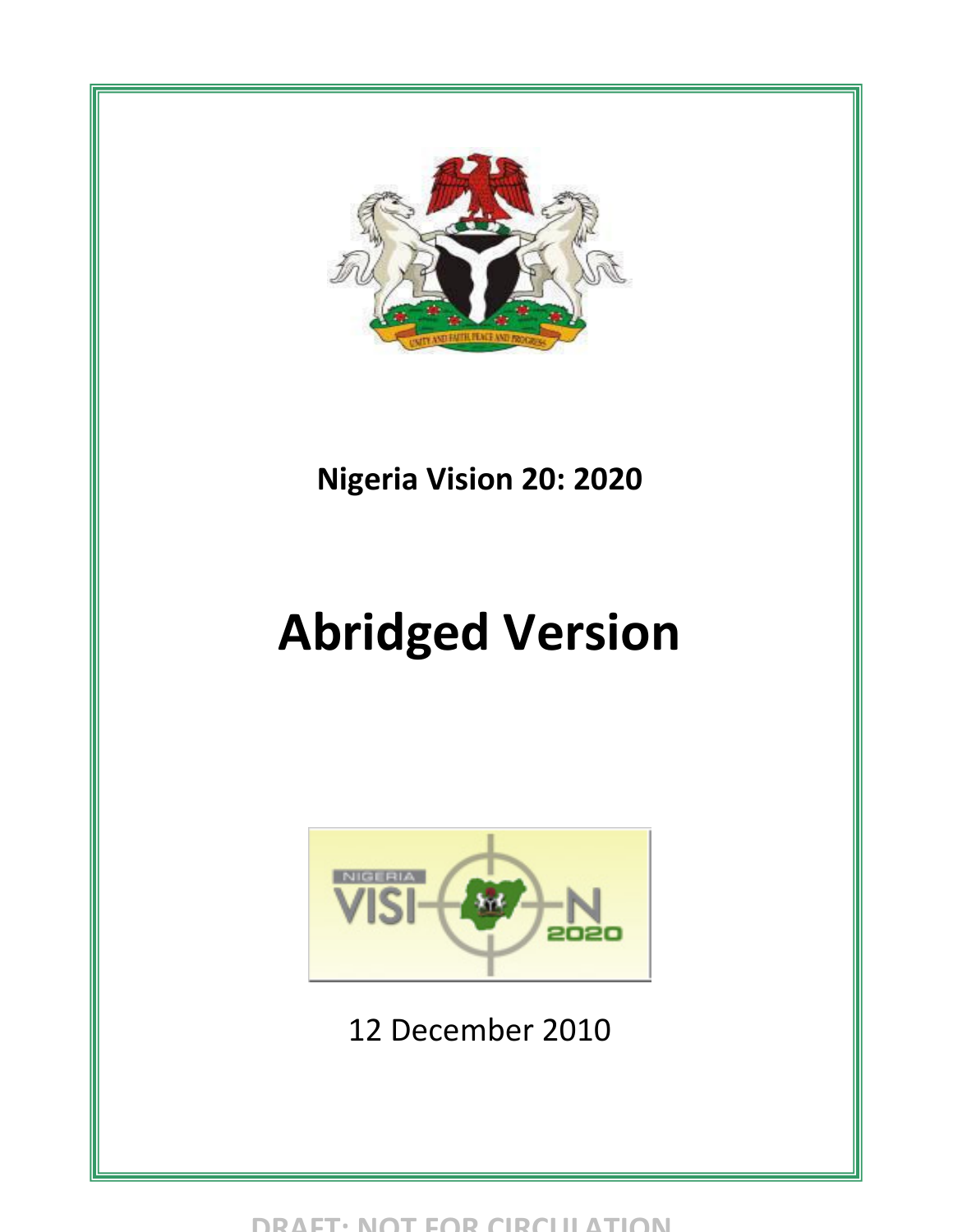

## **PREFACE**

Nigeria Vision 20:2020 is a national effort aimed at growing and developing Nigeria, Africa's most populous nation and bringing her to the league of the world's 20 leading economies by year 2020.

This abridged version summarizes, in five sections, the focus, objectives, strategies, implementation and expected results of the Vision. The Vision emphasizes maximum use of available resources and suggests ways of overcoming the challenges of implementation. This version adopts the same structure as the larger document for ease of reference. Readers are encouraged to access the main document for more details.

This document which is written in simple, reader-friendly style and language identifies sound economy, good governance and sustainable development as vehicles for transforming the economy and the lives of Nigerians.

Although this document has been written using a coherent narrative, it remains a valuable resource to all stakeholders interested in nation building.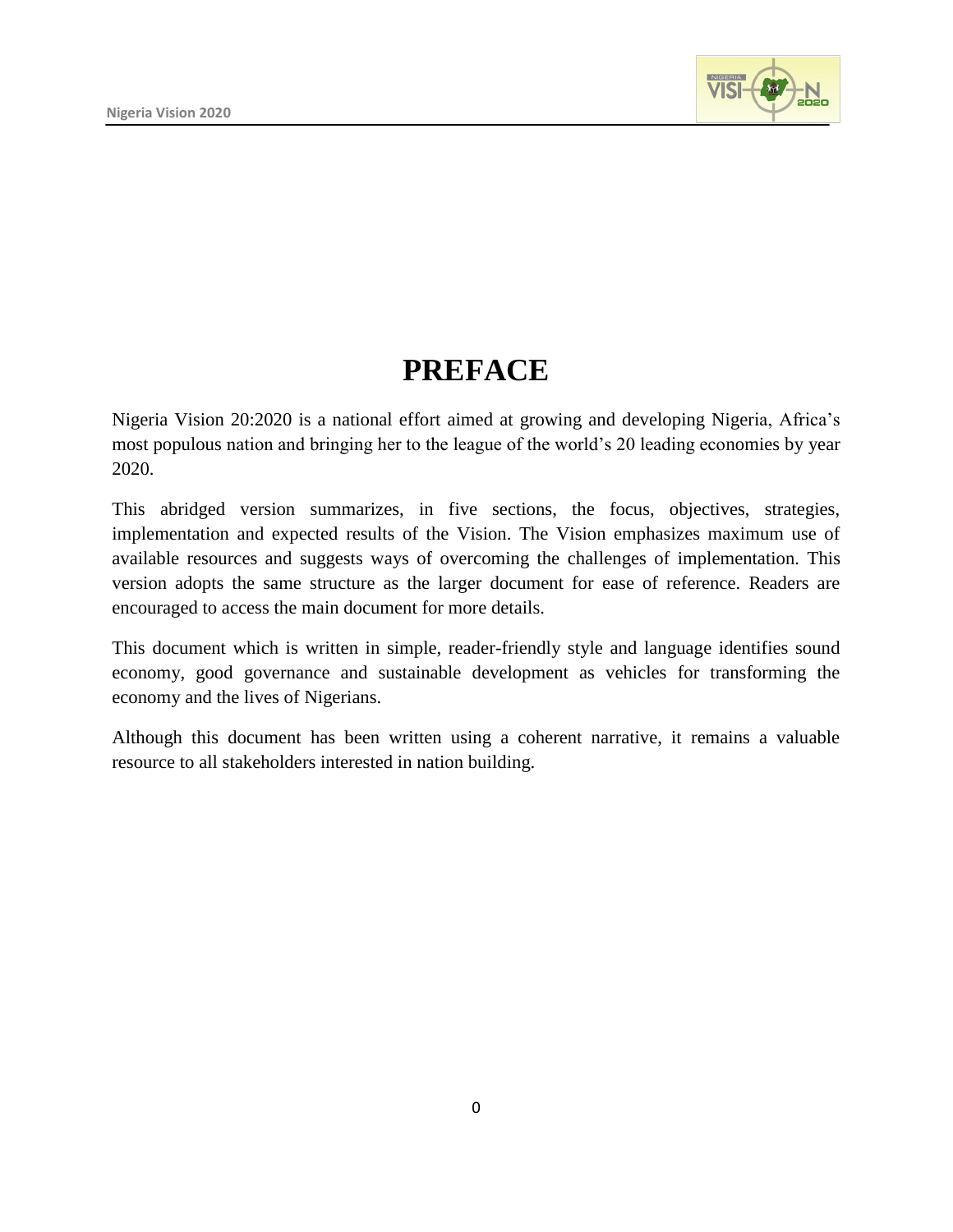

## **The Abridged Version of the Vision**

### **Table of Contents**

| <b>Section One:</b>   | What is Nigeria's Vision 20:2020?                                   | 1  |
|-----------------------|---------------------------------------------------------------------|----|
|                       | Section Two: Improving the Well-Being and Productivity of Nigerians | 7  |
| <b>Section Three:</b> | Developing Key Sources of growth                                    | 10 |
| <b>Section Four:</b>  | <b>Sustaining Social and Economic Development</b>                   | 15 |
| <b>Section Five:</b>  | <b>Making the Vision a Reality</b>                                  | 20 |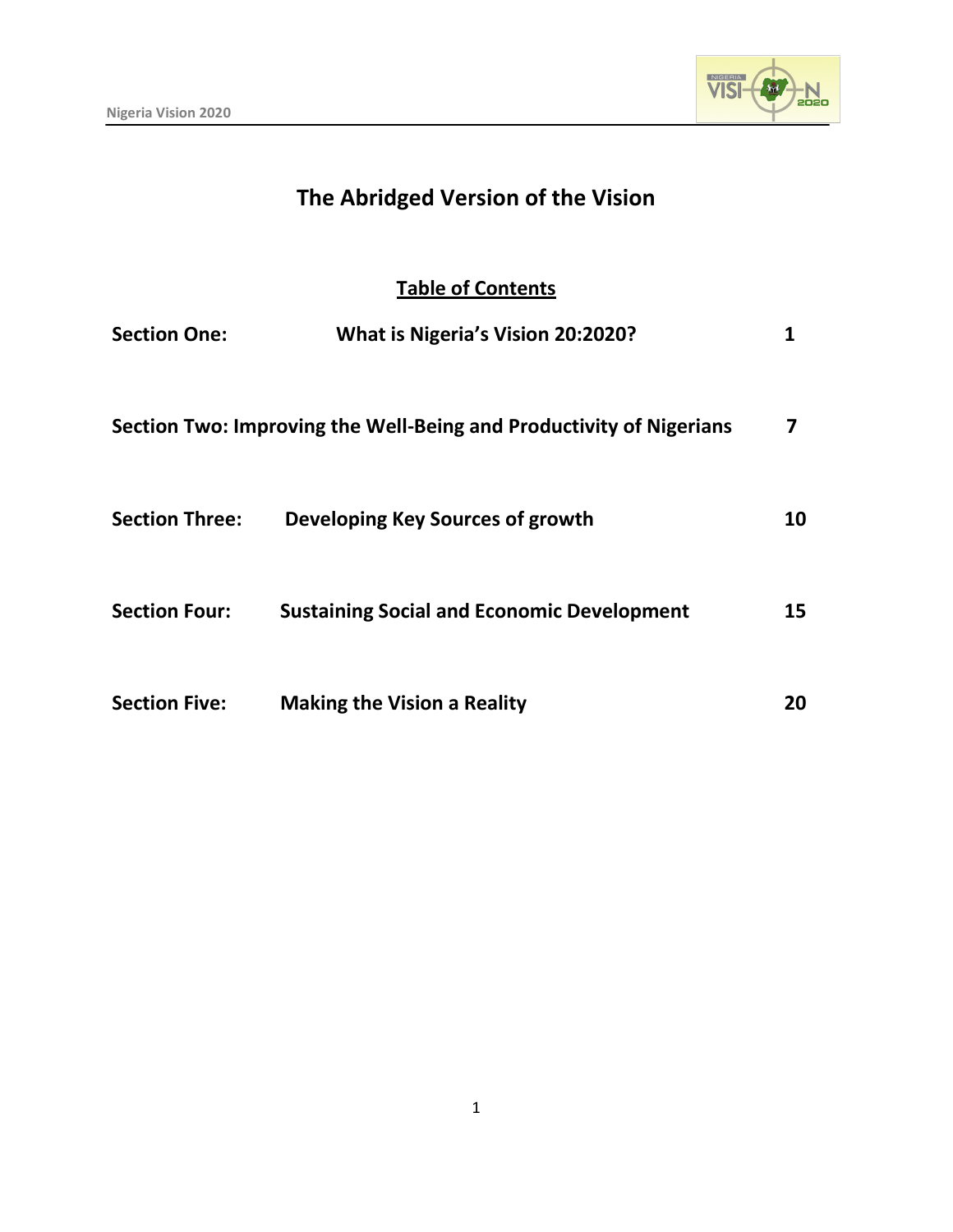

#### **Section One**

#### **What is Nigeria Vision 20:2020?**

The Nigeria Vision 20:2020 (NV20:2020) is Nigeria's long term development goal designed to propel the country to the league of the top 20 economies of the world by 2020. Attainment of the Vision would enable the country achieve a high standard of living for its citizens. The NV20: 2020 was developed by Nigerians for the Nigerian people and involved a process of thorough engagement with all stakeholders across all levels of government and society. The Vision is therefore, a rallying point for all Nigerians, regardless of ethnicity, political leaning, economic status, or religion behind a common cause of placing the country on a sustainable development path and transformation into a modern society better able to play a greater role in the comity of nations.

The Vision will be pursued through a series of three – four year plan which will further articulate the strategies, policies, projects and programmes among other things.

#### **What are the Objectives of the NV 20:2020?**

The two broad objectives are to:

- Make efficient use of human and natural resources to achieve rapid economic growth and;
- Translate the economic growth into equitable social development for all citizens.

The development aspirations cut across four dimensions:

- Social building a peaceful, equitable, harmonious and just society;
- Economic developing a globally competitive economy;
- Institutional having a stable and functional democracy; and
- Environmental achieving a sustainable management of the nation's natural resources.

#### **Why Nigeria Needs NV20:2020**

Nigeria has had a relatively long experience in development planning beginning with the Colonial Development Plan (1958-1968). Fixed medium-term development plans and National Rolling Plans were also developed and implemented with mixed results. Other strategic efforts such as the Structural Adjustment Programme, National Economic Empowerment and Development Strategy (NEEDS), the strategy for attaining the Millennium Development Goals (MDGs) and the 7-Point Agenda were not effectively implemented, and therefore, recorded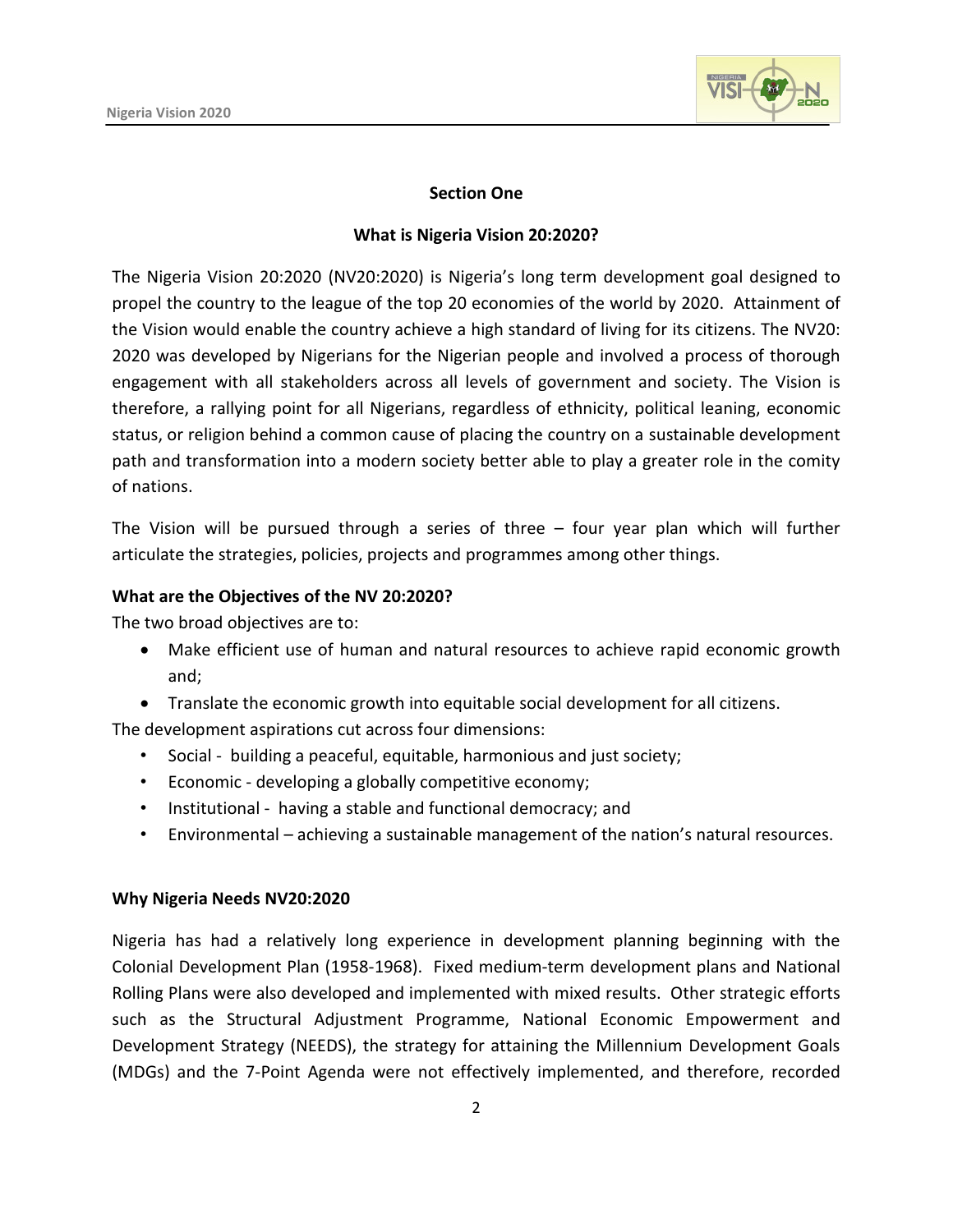

modest success. Weak implementation of these strategic development initiatives has constrained the country's growth and development. Another reason for plan underachievement and failures was lack of political will to see the development strategy through to the end. Nigeria has, therefore, adopted a long term approach to development planning and set for itself the goal of being among the 20 largest economies of the world by 2020. This is why it has chosen the following vision Statement:

**"By 2020, Nigeria will have a large, strong, diversified, sustainable and competitive economy that effectively harnesses the talents and energies of its people and responsibly exploits its natural endowments to guarantee a high standard of living and quality of life to its citizens".**

In the context of globalization and the increasing relevance of Nigeria as a leading emerging market economy, the need for total transformation of Nigeria through long-term development management strategies has become compelling. Vision 20:2020 is important for the following reasons:

- Need for Nigeria to plan development on a long-term basis in order to achieve structural transformation;
- Need to reduce the country's overdependence on oil;
- Need to effectively transform the lives of Nigerians in terms of significant improvements in their standards of living; and
- Need for the country take its rightful position among the nations of the world

#### **How Will NV20:2020 Transform the Economy?**

The NV20:2020 offers strategies towards realizing Nigeria's potentials and her emergence as one of the 20 leading global economies in the world by 2020. The specific actions to be taken in that direction include:

- Urgently and immediately address the most serious constraints to Nigeria's growth and competitiveness (See Box 1.1);
- Aggressively pursue a structural transformation of the economy from a mono-product to a diversified and industrialized economy;
- Investing in human capital to transform the Nigerian people into active agents for growth and national development;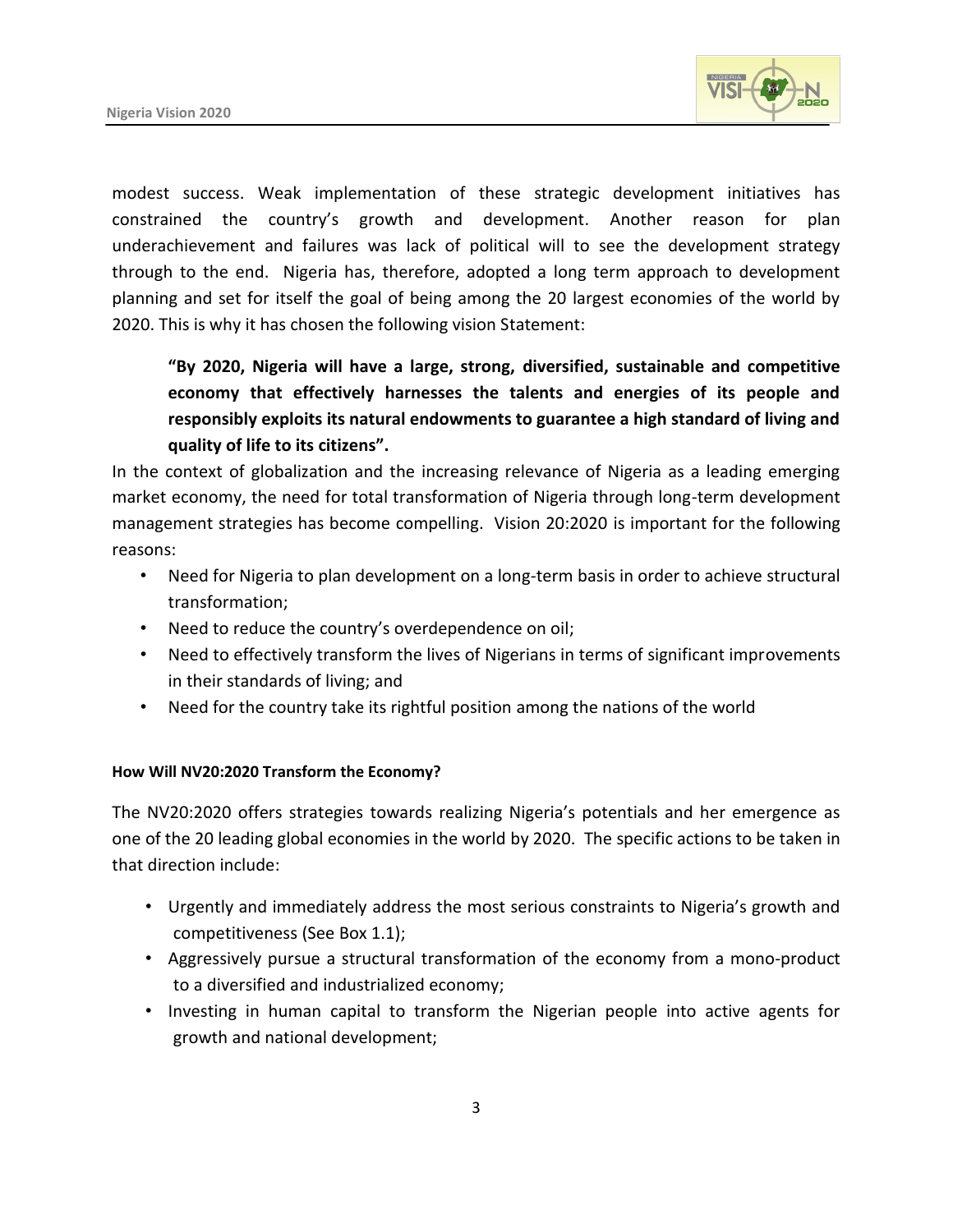

• Investing in infrastructure to create an enabling environment for growth, industrial competitiveness and sustainable development;

**Box 1.1: Domestic and External Constraints to Growth and Development in Nigeria**

- Poor and decaying infrastructure
- Epileptic power supply
- Weak fiscal and monetary policy co-ordination
- Fiscal dominance and its implications for inflation and private sector financing
- Pervasive rent-seeking behaviour by private and public agents, including corruption
- Weak institutions and regulatory deficit
- Policy reversals and lack of follow-through
- Inordinate dependence on the oil sector for government revenue/expenditure
- Disconnect between the financial sector and the real sector
- High population growth which places undue stress on basic life- sustaining resources and eventually results in diminished well-being and quality of life.
- Insecurity of lives and property
- Threats of climate change, especially in relation to food production
- Vulnerabilities in the global economic environment, in particular, the global economic crisis and disturbances in the international oil market.

Fig. 1.1 summarises the strategic directions of NV20:2020. The strategy has a clear focus and seeks to involve the people actively in pursuance of economic growth and development activities and enable them share fully in the benefits there from.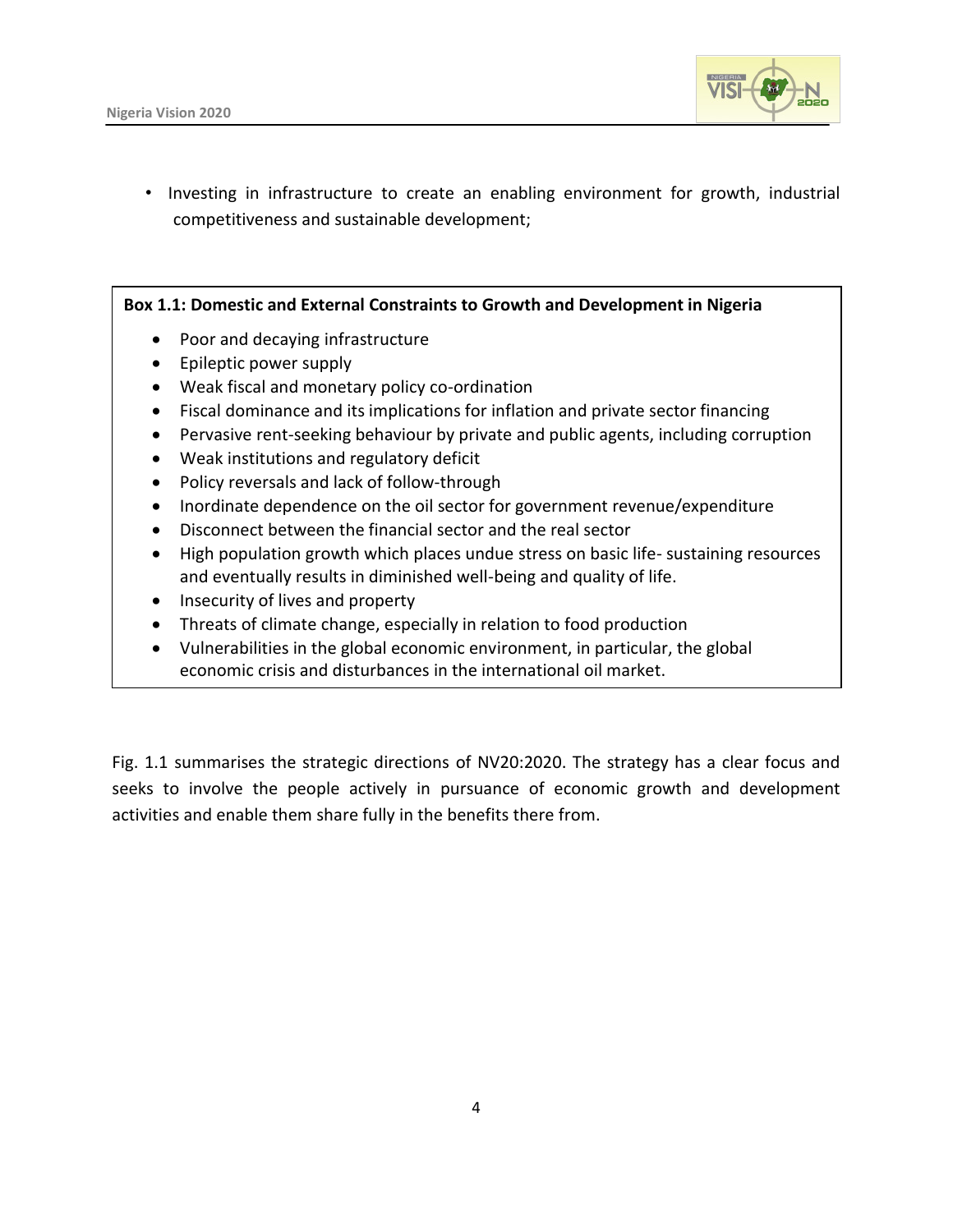



**Fig. 1.1: The Strategic Framework for NV 20: 2020**

#### **Major Contributors to the Growth of the Nigerian Economy**

Over the past decade, agriculture, wholesale and retail trade, telecommunications and manufacturing contributed most to the growth of Nigerian economy. At present, manufacturing's role as key driver is limited but it has high potentials and would be stimulated during the vision period in order to maximize its linkage with other relevant sectors of the economy.



**Fig. 1.2**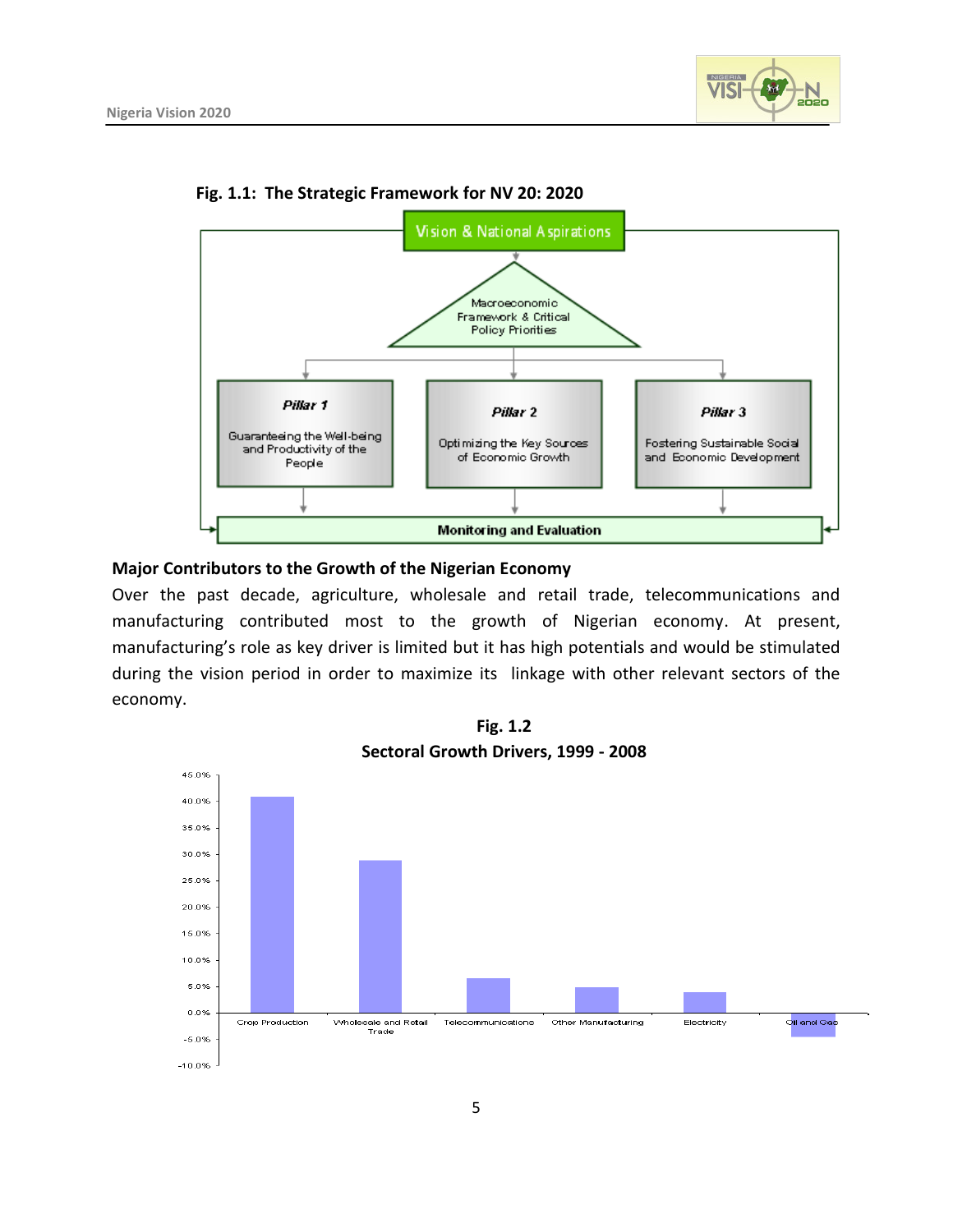

The desire to achieve the goals of NV20:2020 compels the economy to achieve broad-based double-digit growth rates. During the vision period, the economy is expected to grow at an average rate of 13.8 per cent per annum, to be driven by the agricultural and industrial sectors over the medium-term while the manufacturing and service sectors are expected to drive the economy towards the end of the Vision period.

#### **Picture of the Desired Economy by 2020**

Under the NV20:2020 manufacturing and services are expected to dominate the structure of national output, while gross national investment is expected to increase, and the infrastructure base of production is expected to improve considerably. Income per capita should have risen to \$US4, 000 from the current (2008) estimate of US\$1,230.

#### **Table 1.1**

| <b>Activity Sector</b> | Projected Share of Output by 2020 (%) | <b>Existing Share of Output (%)</b> |
|------------------------|---------------------------------------|-------------------------------------|
| Agriculture            | $3 - 15$                              | 42.1                                |
| Industry               | $30 - 50$                             | 23.8                                |
| Manufacturing          | $15 - 30$                             | 4.0                                 |
| <b>Services</b>        | $45 - 75$                             | 34.1                                |

#### **Existing / Desired Structure of National Output by 2020**

#### *Note: Projected figures represent the best and worst scenarios.*

The current structure of production is expected to reverse as the relative contribution of agriculture to national output declines to a maximum of 15 per cent over the long-term, as the sector continues to grow. (See Table 1.1).

#### **Macro-economic Strategies and Policy Thrust to achieve the NV 20: 2020**

The management of the macro-economy over the medium-term will focus on restoring and maintaining macroeconomic stability in order to position the economy on a sustainable growth path. The specific macro strategies include: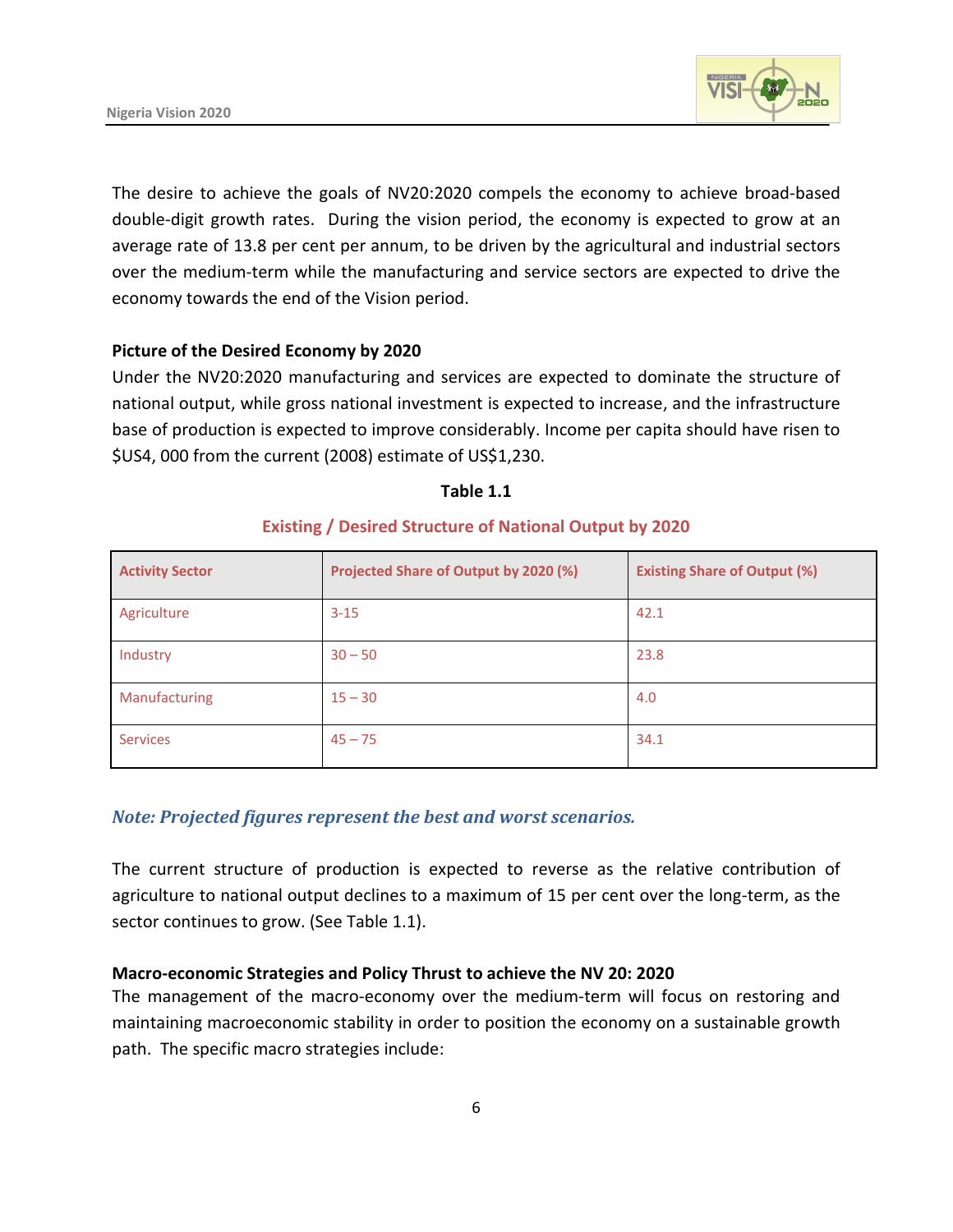

- − Achieving double-digit economic growth rates, single-digit inflation, stable exchange rate and investment friendly interest rates;
- − Achieving significant progress in economic diversification;
- − Stimulating the manufacturing sector and strengthening its linkage to agriculture, oil and gas sectors, etc;
- − Raising the relative competitiveness of the real sector;
- − Deepening the financial sector and sustaining its stability to finance growth;
- − Encouraging massive investments in infrastructure and human capital and creating an enabling environment for domestic and foreign private investment; and
- − Implementing appropriate fiscal, monetary, trade and debt management policies.

#### **Critical Policy Priorities**

The Vision identifies a number of critical policy priorities in the short-term. These are:

- Correcting the weaknesses of the revenue allocation system which relies heavily on revenue from crude oil. To reverse this, the Vision will encourage greater internal revenue generation efforts at the state and local government levels.
- Increased investment in critical infrastructure. Government will focus on:
	- o increasing the quantity and quality of infrastructure spending;
	- o development of a framework for joint financing of infrastructure projects between the tiers of government; and
	- o encouragement of private investments in infrastructure
- Deepening reforms at all levels of government;
- Promoting private sector-led non-oil growth to build the foundation for economic diversification;
- Investment in human capital development to enhance national competitiveness;
- Entrenchment of merit as a fundamental principle and core value.
- Intensifying the war against corruption
- Upgrading the capability of the internal security apparatus of government, and enhancing the efficiency of their operations.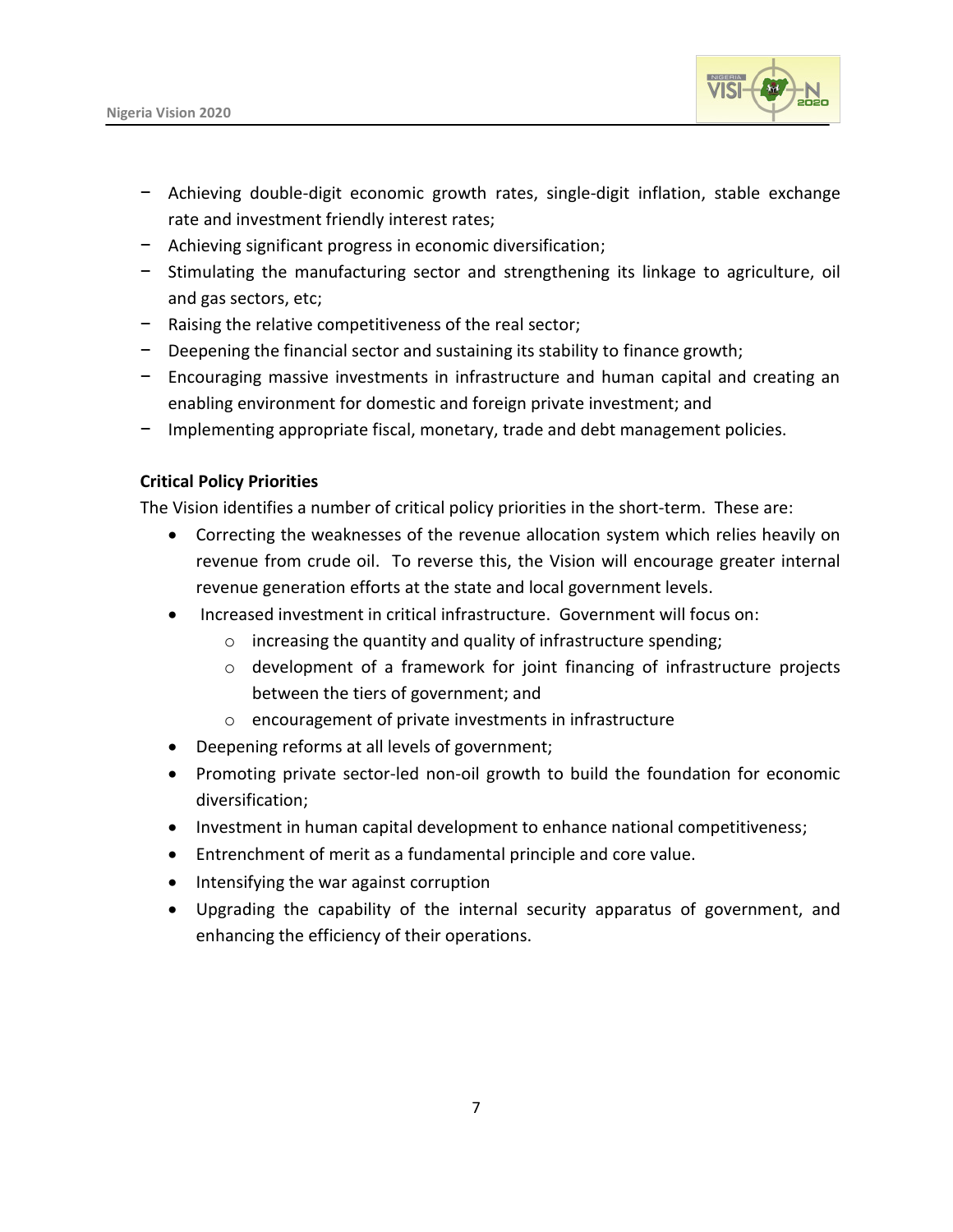

#### **Section Two 1.1 Improving the Well-Being and Productivity of Nigerians**

The main goal of Nigeria's Vision 20:2020 is to improve the well-being of Nigerians. In this direction, the Vision aims to reduce the problems of hunger, poverty, poor healthcare, inadequate housing, low quality human capital, gender imbalance, low productivity and poor basic facilities by 2020.



#### **Eradicating Extreme Hunger and Poverty**

NV20:2020 will reduce poverty through the design and implementation of people-centred poverty alleviation programmes and policies. The Vision will adopt a decentralised approach to the development and implementation of pro-poor programmes. A scheme will be developed for monitoring, evaluating and cost-benefit appraisals of all poverty reduction programmes.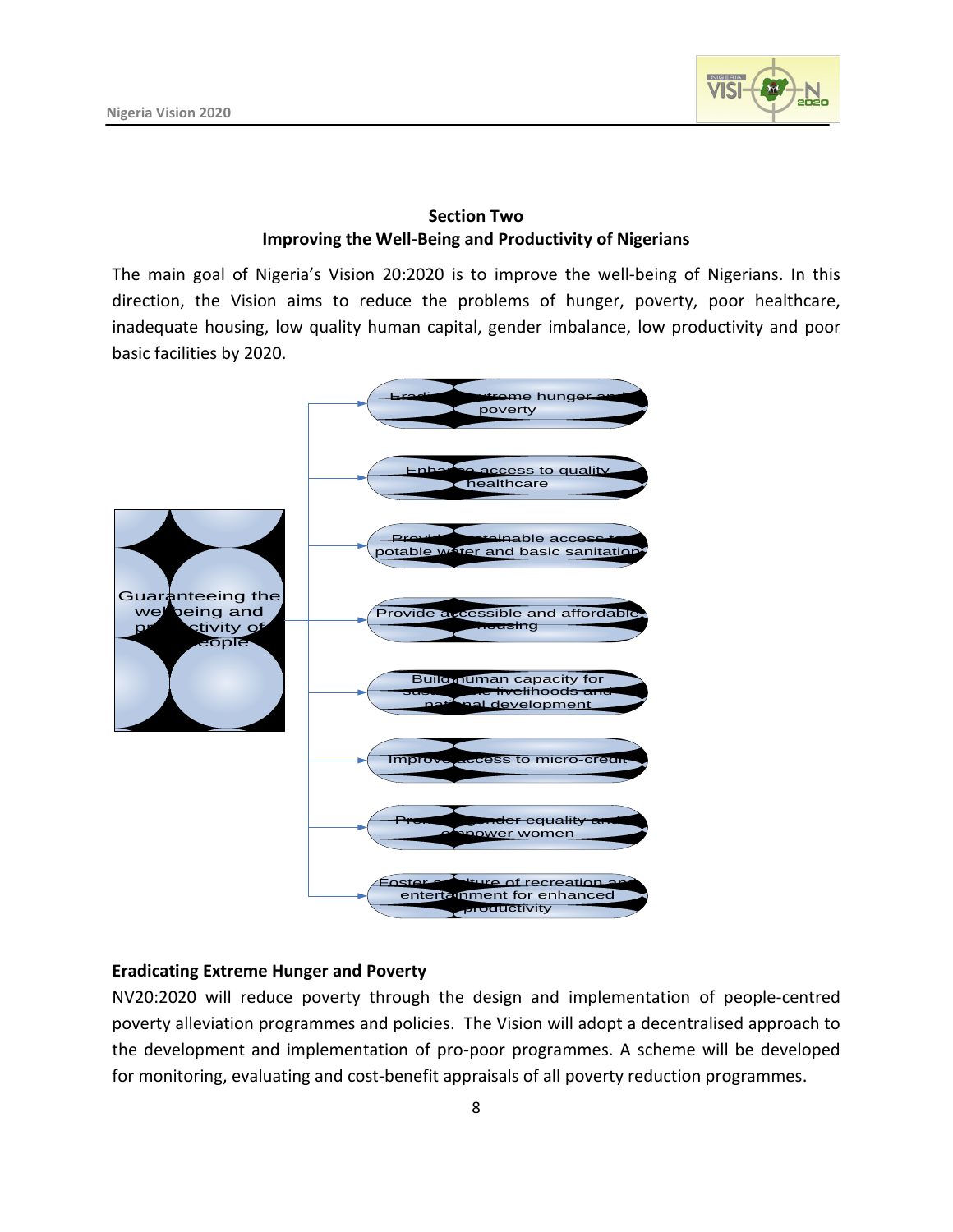

#### *Guaranteeing Food Security*

NV20:2020 will adopt supporting initiatives to protect long-term use of farmlands and put in place clear property rights. It will also support agricultural research and promote greater dissemination/adoption of appropriate agricultural technologies.

#### **Enhancing Access to Quality/Affordable Healthcare**

NV20:2020 will enhance access to quality and affordable healthcare through the establishment of at least one general hospital in each of the 774 local government areas in the country with each hospital having specialists in surgery, paediatrics, medicine, obstetrics and gynaecology. Teaching hospitals, federal medical centres, specialist and general hospitals will also be well equipped.

#### **Sustaining Access to Portable Water and Basic Sanitation**

NV20:2020 will ensure sustainable access to portable water and basic sanitation. This will involve developing unified programmes and manuals of management, operation and maintenance for urban, small town and rural water and sanitation services. The Vision plans to implement programmes to control environmental degradation and pollution and promote sustainable use and conservation of natural resources.

#### **Making Housing Accessible and Affordable**

The Vision will provide affordable housing through collaboration among federal, states and local governments to produce and implement a unified and integrated housing development programme, open up new layouts and provide sites and services for the private sector to develop affordable and decent mass housing.

#### **Developing Human Capital**

The Vision considers education as both a basic human right and a critical element in human development. NV20:2020 seeks to re-focus the country's educational system in terms of access, equity, quality, infrastructure, teacher quality and development, curriculum relevance, funding and planning. More attention would be given to Technical and Vocational Education and Training (TVET) to provide skilled manpower in applied science, engineering technology and commerce to operate, maintain and sustain the nation's economic activities for rapid socioeconomic development.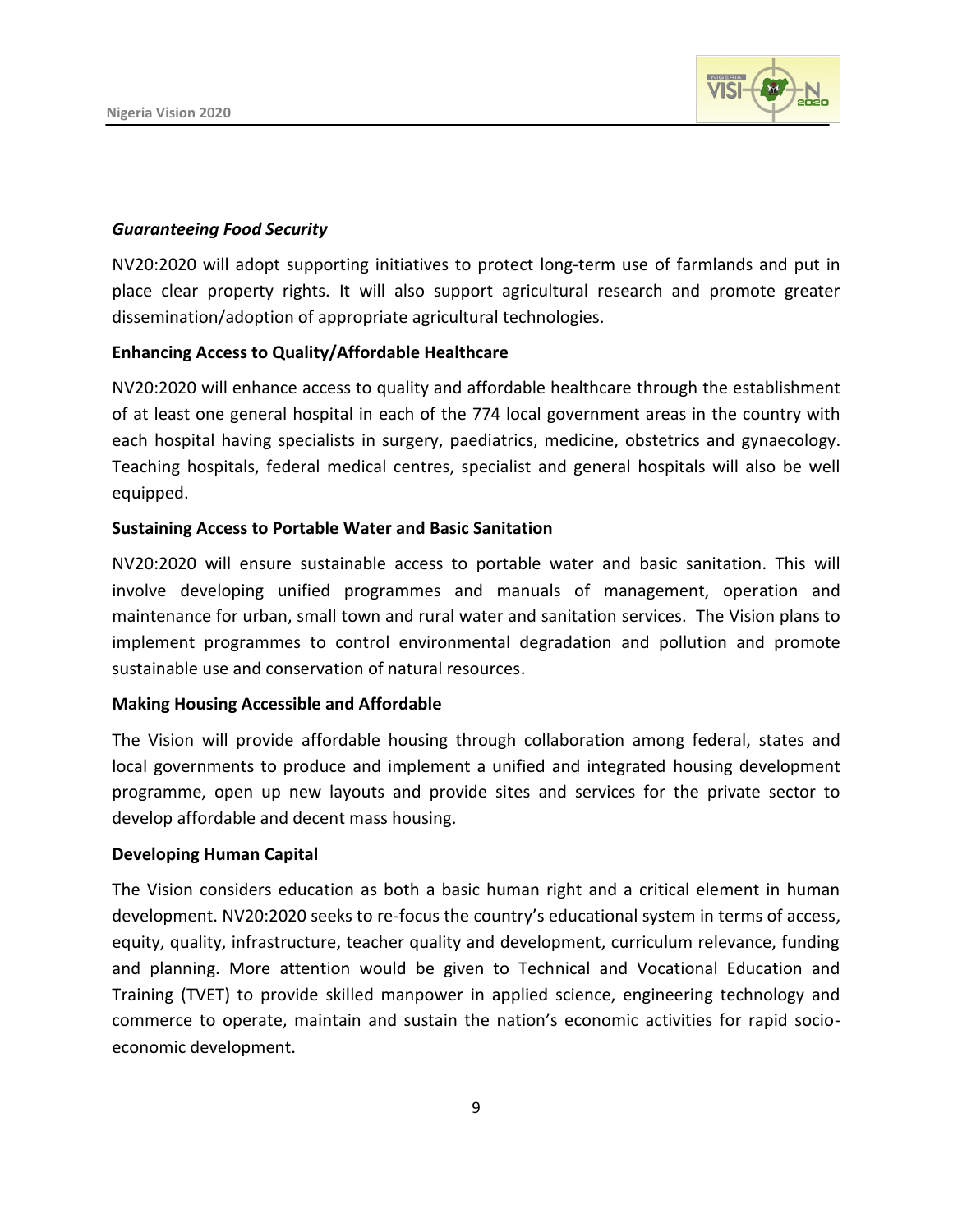

#### **Acquiring Education and Skills**

The decline in the standard of education has seriously affected the competitiveness of Nigerian graduates in the national and global labour markets, making it difficult for them to get jobs globally, especially in the ICT sub-sector. The Vision plans to make the curriculum in schools more relevant to the needs of the labour-market. To this end, emphasis will be on ICT diffusion and targeted skills development.

#### **Generating Employment and Protecting Jobs**

The Vision intends to improve labour management relations environment to ensure higher employment, job protection and greater productivity. The focus will be to strengthen entrepreneurship development/training and social inclusion.

#### **Empowering Persons with Disability**

NV20:2020 will address the problems of Persons with Disability (PWD) by reviewing the educational system and laws on discrimination as well as awareness creation for establishing Self Help Groups (SHG) and Cooperative Societies.

#### **Ensuring Gender Equality and Women Empowerment**

The Vision will promote respect for all irrespective of race, class, disability or gender. The strategy for promoting gender equality and women empowerment will be systematic inclusion of all gender in every aspects of national life. This involves increasing the number of women in top positions in the workplace to at least 30 per cent by 2015 and put in place reforms to promote the principles of non-discrimination, protection and promotion of gender equality.

#### **Improving Access to Micro-credit**

NV20:2020 will simplify access to credit for national development. It will also bring about improvement in technology with focus on modern banking methods that would increase branch, regional and international spread.

#### **Enhancing Productivity through Entertainment and Recreation**

The Vision will actively promote a culture of entertainment and recreation. Thus, investments will be channelled to the development of sporting and recreational facilities (stadia, parks, gymnasia, race courses, courts, etc) through rehabilitation and modernisation of existing ones and establishment of new facilities at the federal, state, and LGA levels as well as in primary, secondary and tertiary institutions across the country.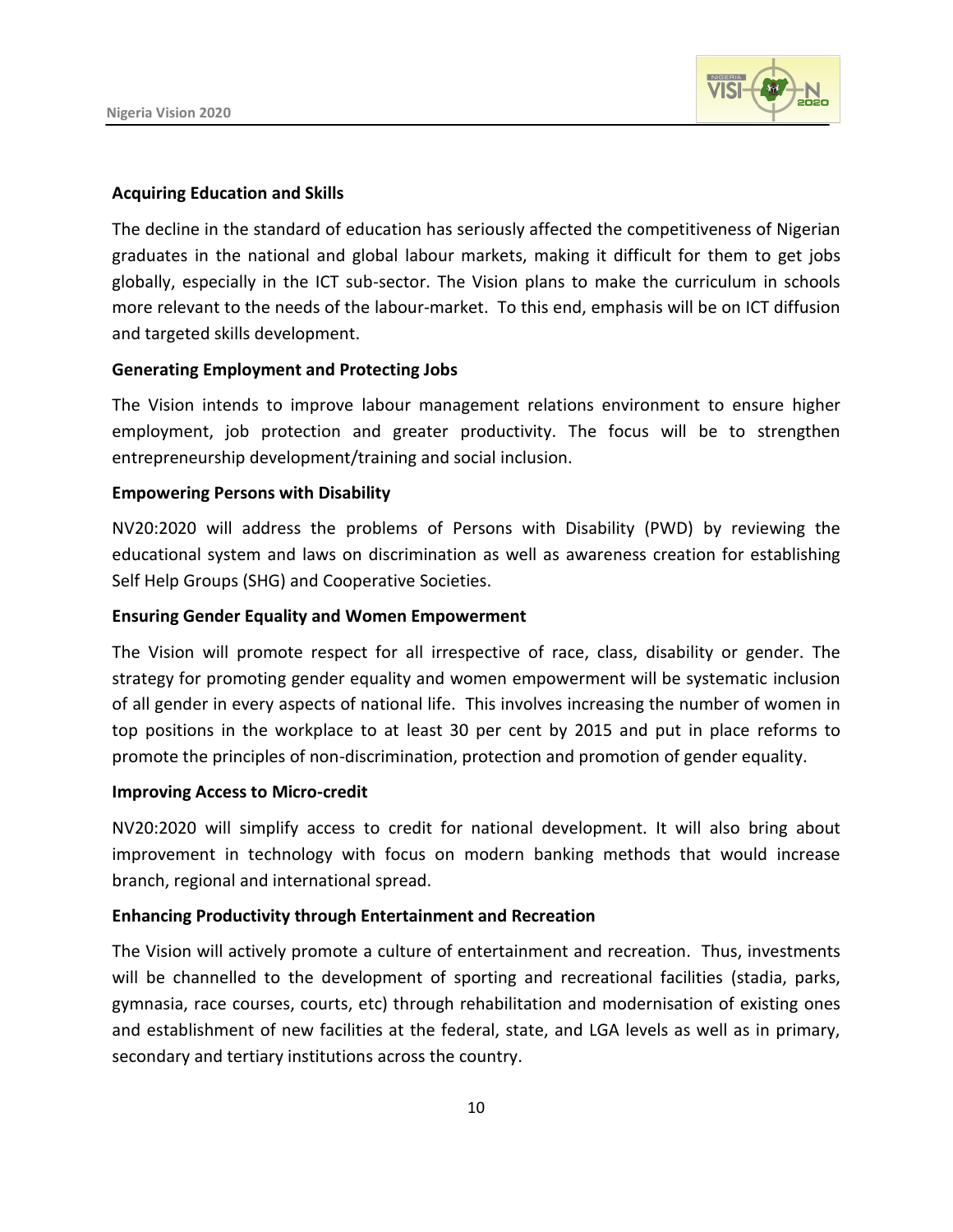

#### **Section Three**

#### **Developing Key Sources of Economic Growth**

The NV20:2020 plans to transform Nigeria socially, politically and economically. This implies a firm commitment to harnessing current and potential drivers of economic growth. The growth strategy requires divestment from dependence on oil as an engine of growth, transformation of the structure of exports from primary to processed/manufactured goods and the attainment of high levels of efficiency in production. Thus, NV20:2020 targets greater global competitiveness in the production of specific processed and manufactured goods by effectively linking industrial activity with the primary sector, domestic with foreign trade, and the services sub-sector to all other productive activities. The aim is to stimulate primary production to enhance the competitiveness of Nigeria's real sector, as well as significantly increase production of processed and manufactured goods for export, stimulate domestic and foreign trade in valueadded goods and services and strengthen linkages among key sectors of the economy.

#### **1.1. Stimulating Primary Production**

#### *Promoting Minerals & Metals Sector*

The NV20:2020 positions the minerals and metals sector as an important component of a diversified economy as part of the transformation of the economy. In this regard, the Vision will ensure that mineral production activity is linked to the real sector of the economy in a manner that encourages higher output and productivity and lowers factor input costs. Since this policy requires immediate revival of Nigeria's primary steel industry and greater use of locally produced industrial minerals, the NV20:2020 proposes a total approach to attracting investment in the exploration and production of minerals. Minerals with high local utilisation potential will receive priority and support. Primary steel production will be revived through the completion and commencement of operations of Ajaokuta Steel Company Ltd and the Nigerian Iron Ore Mining Company by 2011. Further expansion will be encouraged at existing steel plants. An additional 5million tonnes will be required from a potentially new plant (to take off by 2019) to achieve the desired annual local production target of 12.2 million tonnes.

#### *Transforming Agriculture*

The NV20:2020 aims to transform agriculture to a sustainable profitable sector with focus on increasing the yield/productivity of agricultural produce, production of the required raw materials and export of processed agricultural products. In this connection, the Land Use Act of 1978 will be amended in a way that addresses its current limitations. Also, we aim at attracting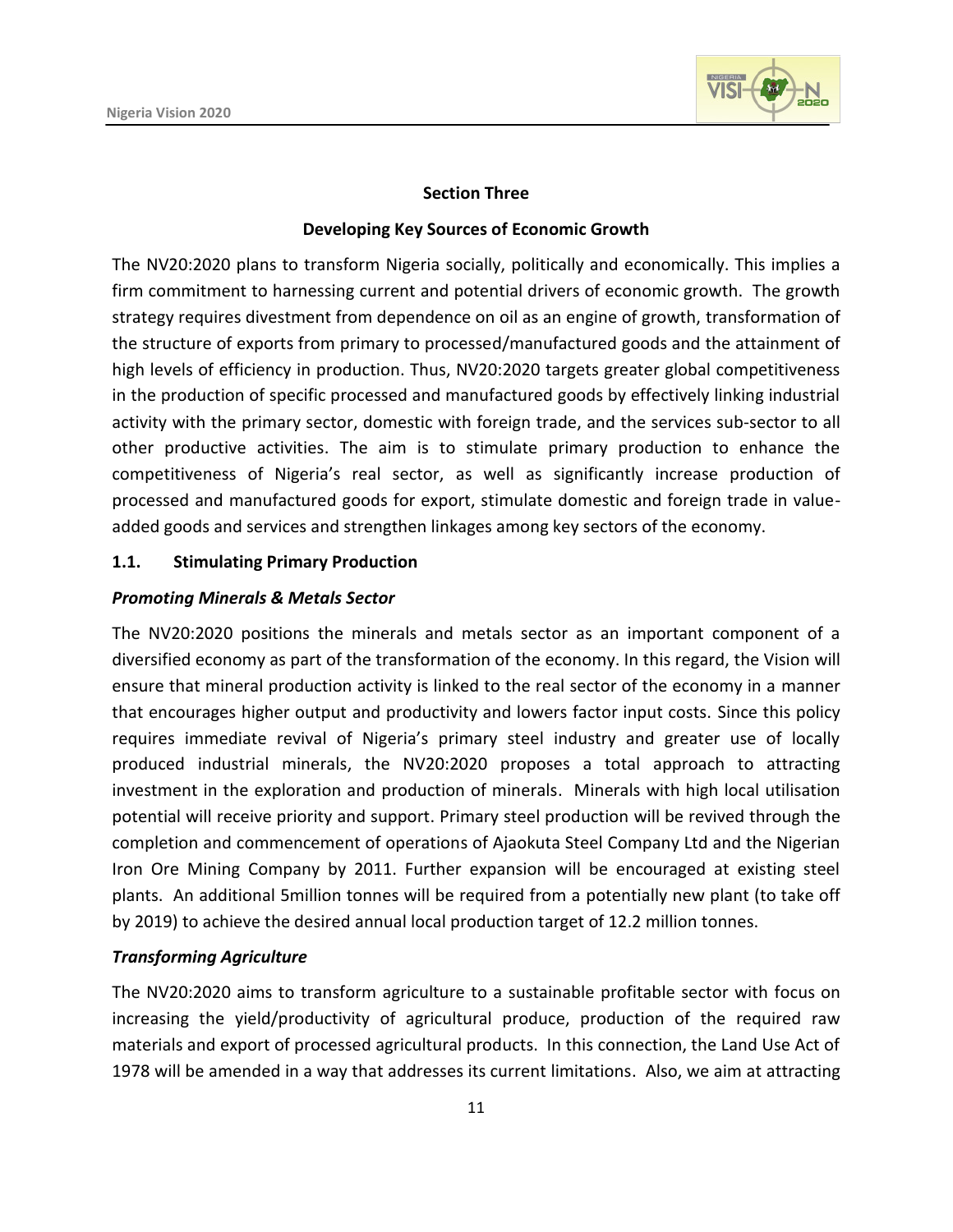

large scale investments for mechanised production/processing of agricultural produce in which Nigeria has comparative advantage (e.g. tubers, cereals, oil palm, cocoa) as well as agricultural produce that serve as inputs to processing plants (e.g. citrus fruits, pineapple).

#### *Developing Oil and Gas Sector*

The NV20:2020 emphasises the continued development of the oil and gas sector due to the nation's huge reserves. The Vision aims to increase crude oil production and refining capacity to stimulate local value-addition and to put the country in a position to meet its domestic demand for refined products and even export refined products. We aim at developing the gas sector to meet domestic and industrial demand and to take advantage of global markets. To this end, the local content initiative in the sector will be revived. As a starting point, in pursuit of the NV20:2020, the Local Content Bill and the Petroleum Industry Bill are passed into law.

#### *Exporting Processed and Manufactured Goods*

A shift in the structure of production towards processing/manufacturing activities is envisaged under the NV20:2020. Emphasis will be on the export of processed and manufactured products that will help Nigeria diversify its economy, expand employment opportunities, and achieve the required growth rates for accomplishing the Vision. NV20:2020 also proposes an industrial development policy that aims to make Nigeria a global hub in selected specialised products in which Nigeria has both competitive and absolute advantages.

#### *Developing Industrial Clusters*

The NV20:2020 aims at pursuing a comprehensive policy towards industrial cluster development. It hopes to promote through Private Public Partnerships, efficient and intensive mechanisms for the processing and manufacture of selected exports. Government will facilitate the process through addressing the infrastructural deficit in each zone and will also attract private sector investment through specially targeted funds. This strategy will focus on developing four key facilities: Industrial Parks and Clusters; Enterprise Zones and Incubators.

#### *Prioritising Industry Sub-Sectors*

NV20:2020 prioritised ten manufacturing industrial sub-sectors to be developed in the short to medium-term, with potential to provide raw materials to downstream industries in the longer term. The criteria is based on availability of market/potential market size; availability of local raw materials; availability and simplicity of technology; profitability of the sub-sector; and availability of skilled manpower.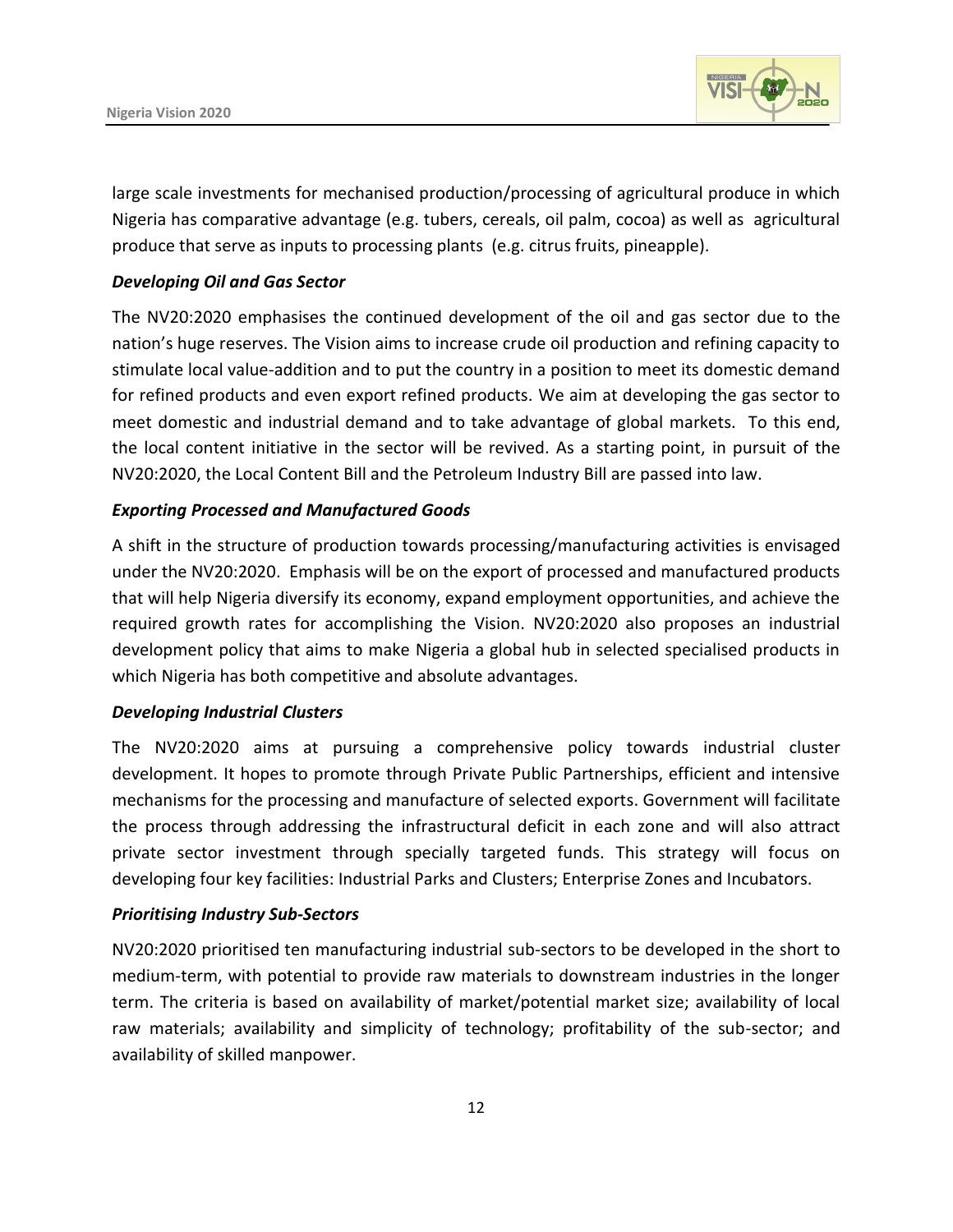

| S/No           | High Priority (up to 2015)                                     |   | Medium Priority (up to<br>2020)                                     |    | Low Priority (post 2020)                        |
|----------------|----------------------------------------------------------------|---|---------------------------------------------------------------------|----|-------------------------------------------------|
| 1              | <b>Chemicals and Pharmaceuticals</b>                           | 6 | Domestic/Industrial<br><b>Plastic and Rubber</b>                    | 9  | <b>Electricals and Electronics</b>              |
| 2              | Non-metallic<br>mineral<br>products<br>sector                  | 7 | products,<br>Pulp,<br>paper<br>publishing<br>printing,<br>sector    | 10 | vehicle<br>Motor<br>&<br>miscellaneous assembly |
| 3              | Basic Metal, Iron and Steel and<br><b>Fabricated Metals</b>    | 8 | Wood<br>and<br>wood<br>(including)<br>products<br>furniture) sector |    |                                                 |
| $\overline{4}$ | Food, Beverages and Tobacco                                    |   |                                                                     |    |                                                 |
| 5              | Textiles, wearing apparel, carpet,<br>leather/leather footwear |   |                                                                     |    |                                                 |

#### **Priority Industries within the Manufacturing Sector**

#### *Enhancing Domestic and Foreign Trade in Value-Added Products and Services*

The NV20:2020 recognises that Nigeria's contribution to non-oil global trade is negligible. In particular, non-oil exports account for 2 per cent Nigeria's trade compared with countries having similar demographics and resources. Consequently, the Vision envisages diversification from primary commodities and increasing market share in new export markets; especially higher value processed and refined products. The Vision wishes to make the manufacturing, processing, and exportation of value-added goods the focal point of Nigeria's trade strategy.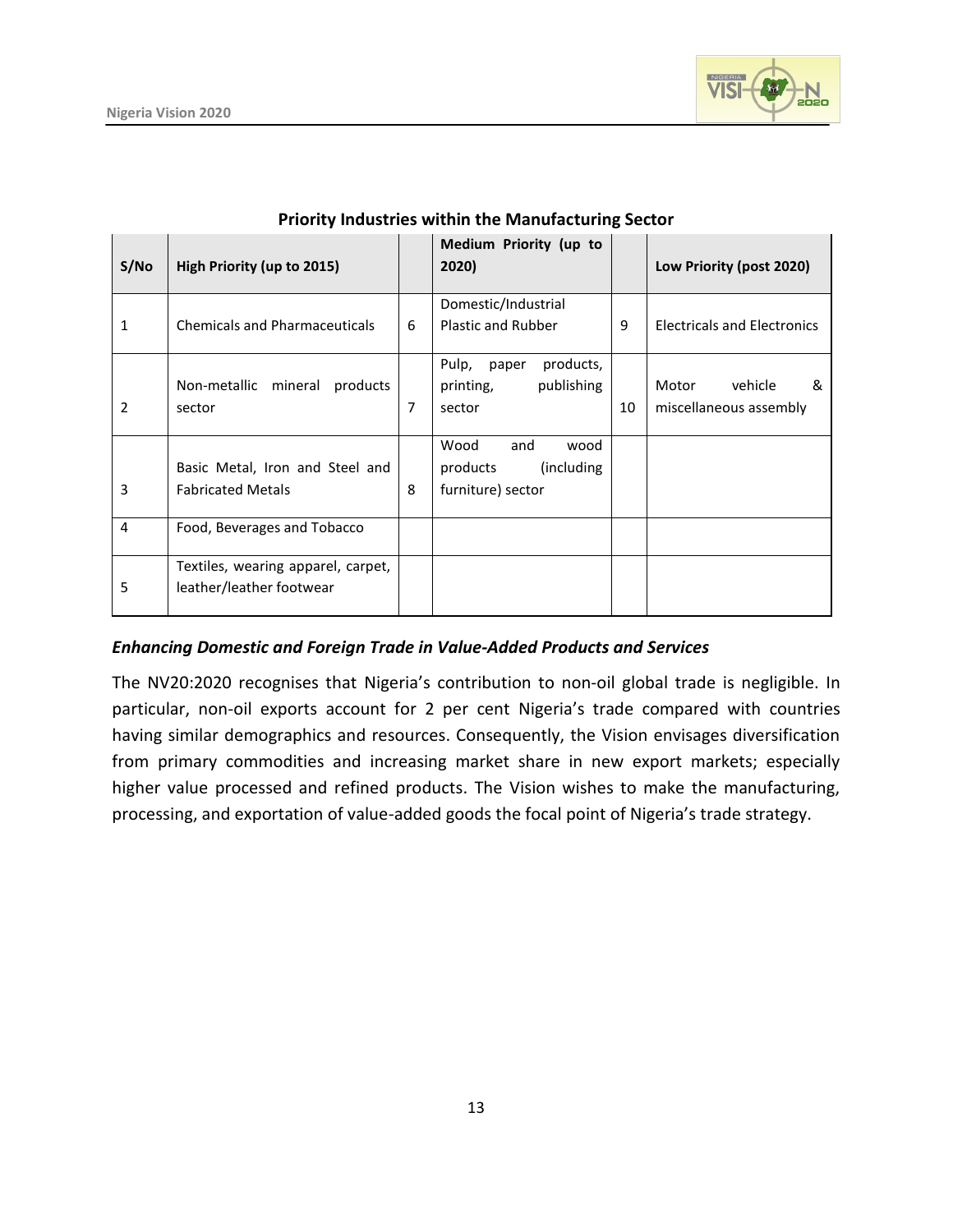

| S/N            | <b>High Priority Sub-Sectors</b>            | <b>Products</b>           | <b>Potential Markets</b>         |
|----------------|---------------------------------------------|---------------------------|----------------------------------|
|                | <b>Chemicals and Pharmaceuticals sector</b> |                           |                                  |
| 1              |                                             |                           | US, EU, North Africa, Asia       |
|                | a. Chemicals                                | <b>Refined Oil</b>        | (China, India)                   |
|                |                                             |                           | US, EU, North Africa, Asia       |
|                |                                             | Liquefied Natural Gas     | (China, India)                   |
|                | b. Pharmaceuticals                          | Over The Counter drugs    | <b>ECOWAS Region</b>             |
| $\overline{2}$ | Non-metallic mineral products sector        |                           |                                  |
|                | Basic metal, iron and steel & fabricated    |                           |                                  |
| 3              | metal sector                                |                           |                                  |
|                | Food, beverages and tobacco sector          |                           |                                  |
|                | a. Food                                     | Parboiled Rice            | <b>ECOWAS Region</b>             |
|                |                                             | Processed Cocoa beans     | EU, Canada, US                   |
| $\overline{4}$ |                                             | Sesame Oil                | Asia                             |
|                |                                             |                           | Region, US, EU,<br><b>ECOWAS</b> |
|                |                                             | Frozen Shrimps and Prawns | Japan,                           |
|                |                                             | Cashews                   |                                  |
|                |                                             | a. Processed Cashew Nuts  | India, Brazil, Vietnam           |
|                |                                             | b. Cashew Kernels         | US, UK                           |
|                | b. Beverages                                | <b>Fruit Juice</b>        | <b>ECOWAS Region</b>             |
|                | Textiles, wearing apparel,                  |                           |                                  |
| 5              | Leather/leather footwear                    |                           |                                  |
|                | a. Textiles, wearing apparel                | Ready-to-wear garments    | <b>ECOWAS Region</b>             |
|                |                                             | Processed cotton          | ECOWAS Region, EU, US            |
|                | b. Leather, leather footwear                | <b>Leather Products</b>   | Italy, Asia (China)              |

#### **Targeted Exports: Priority Manufacturing Sub-sectors, Products and Potential Markets**

#### *Promoting Export*

The NV20:2020 proposes the commissioning of an Inter-Ministerial/Agency Committee to streamline the functions of export/investment promotion agencies within the Cluster Development Strategy. It places economic diplomacy as the main theme of Nigeria's foreign policy and the central point for the active promotion of 'Made in Nigeria' goods. This will be achieved by nurturing strategic partnerships with other countries.

#### *Administering the Borders*

The NV20:2020 recognises that the creation of favourable environment for free movement of goods and services is critical to trade. The plan is to drastically reduce bottlenecks and constraints to trade; including attaining 48-hour turn-around time for clearing goods at the ports and complete electronic digitisation and documentation of all trade documents. The plan is to integrate ICT into all areas and processes needed to conduct free trade.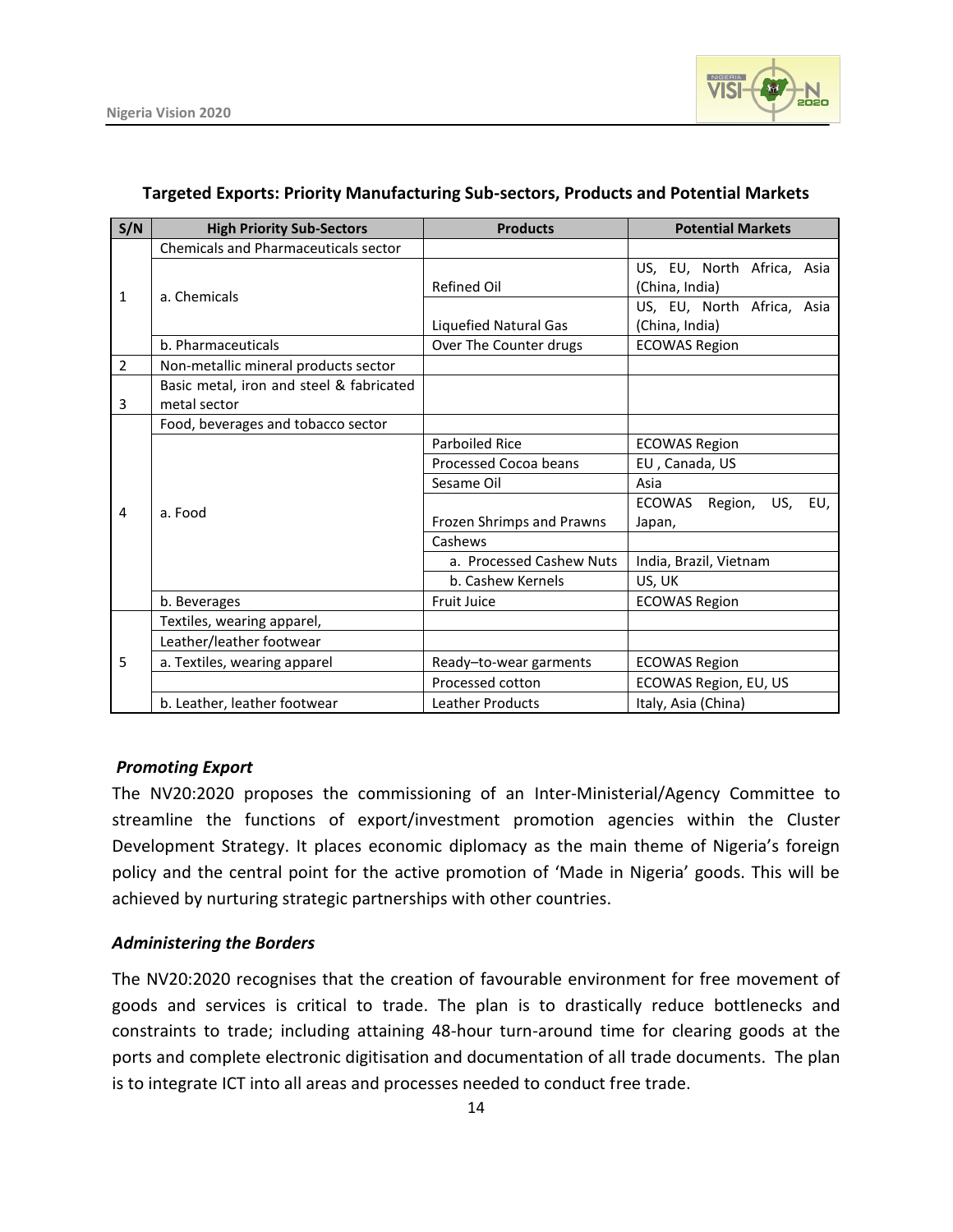

#### *Promoting Domestic Trade*

The NV20:2020 aims to promote domestic trade in value-added products through sectoral specialization in the regions in line with the Cluster Development Strategy. Each region will specialize in the manufacture and processing of targeted value-added products to meet the consumption demands of Nigerians and to reduce the volume of value-added imports.

| <b>Regional Specialization</b> |               |                                                                   |  |
|--------------------------------|---------------|-------------------------------------------------------------------|--|
| S/NO                           | Region        | <b>Products</b>                                                   |  |
|                                | North East    | Processed minerals, ethanol, Biodiesel, Cement, Fruit Juices      |  |
|                                | North West    | Processed Meat, Leather goods, Bio fuels                          |  |
|                                | North Central | Cut granite, Furniture, Processed, Cotton fabrics                 |  |
| 4                              | South East    | Over the counter drugs, Leather goods, Garments, Palm oil         |  |
| 5                              | South West    | Plastics, Garments, General goods                                 |  |
| 6.                             | South South   | Petrochemicals (refined oil), Fertilizers, Plastics, Oil services |  |
| <b>DOMESTIC MARKET</b>         |               |                                                                   |  |

The NV20: 2020 target and support creation of an enabling environment for small and mediumsized manufacturing/processing firms, without the capital and technical edge to export; to focus on meeting local consumption needs. Thus, the NV20:2020 encourages collaboration amongst small and medium-sized firms within the same industry. Similarly, networks between local and provincial trade agencies for the promotion of inter-city and inter-regional trade will also be encouraged.

#### **1.2. Strengthening Linkages among Key Sectors of the Economy**

#### *Financial Sector*

The NV20:2020 envisages that the financial sector will provide the required credit to the real sector at an attractive and reasonable interest rate. Thus, the Vision aims to re-engineer the financial intermediation process, deepen/diversify financial products and integrate with external financial markets.

#### *Transportation*

The NV20:2020 aims at creating an integrated and sustainable transport system that will be safe, reliable and cost-efficient. Specifically, investment will be encouraged through concessions – BOT (Build Operate and Transfer), BOO (Build Operate and Own) – in rail, road, water and air transport for the purpose of haulage and distribution of inputs and other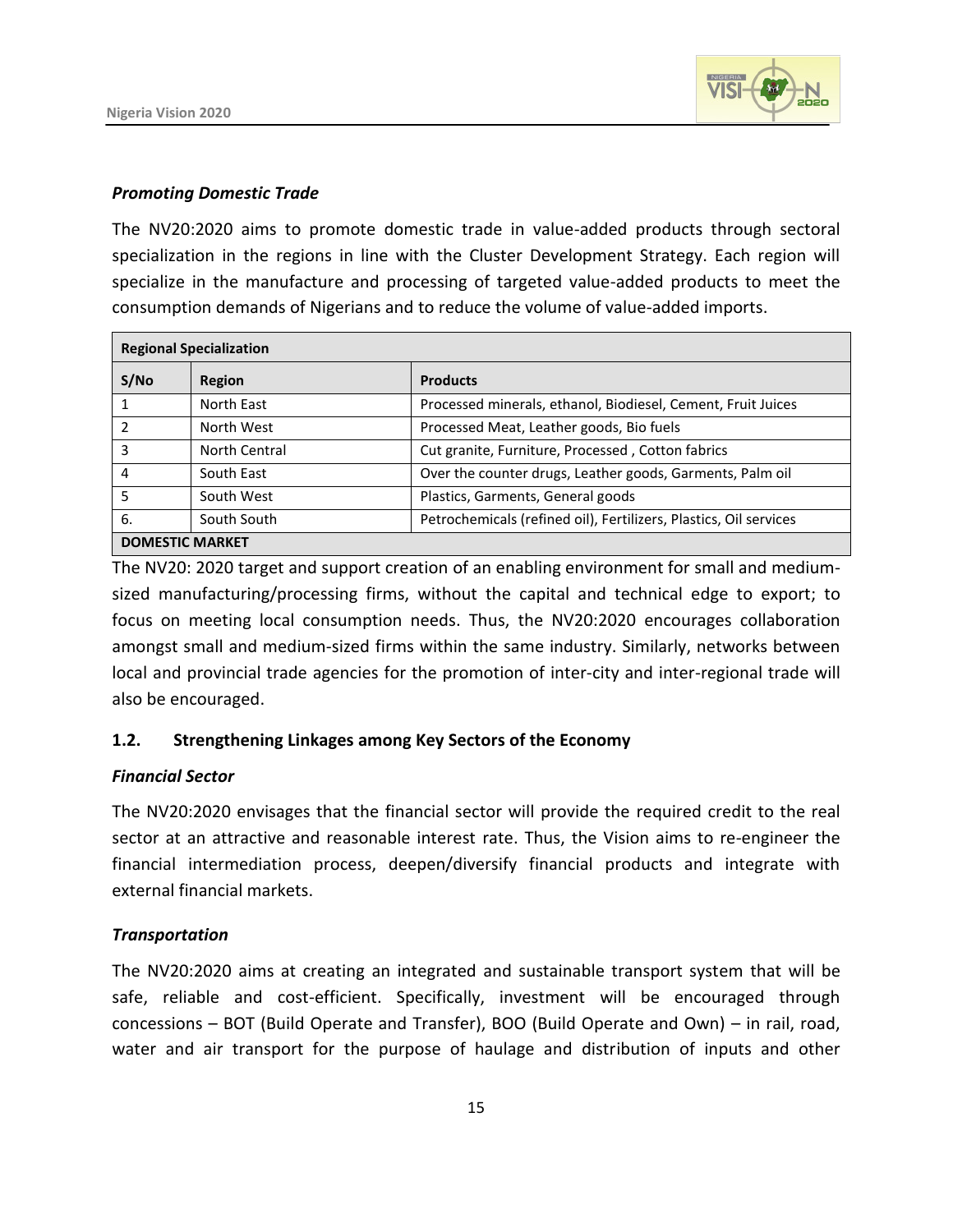

materials to primary and manufacturing industries and subsequently to domestic and international markets.

#### *Information & Communications Technology*

The NV20:2020 plans to support primary, manufacturing and trade industry through efficient and globally competitive information and communications technology. We aim to leverage on the infrastructure base of the telecommunications sub-sector to improve the effectiveness of the primary, manufacturing and trade segments of the economy. Moreover, the Vision will provide incentives to enhance the spread of information and communications technology and its enabling infrastructure, especially telecommunications in the rural areas.

#### **Developing Key Sources of Growth: What will Nigeria do differently?**

Diversifying the economy and bolstering the capacity of the other growth sectors to generate increased export and domestic employment would require an aggressive focus on other growth sectors. In addition to implementing existing programmes, NV20:2020 will also focus on integrated sectoral planning and the cluster approach to industrialization. Under the integrated sectoral planning approach, the NV20:2020 will ensure proper integration of sectoral strategies to enhance linkage and realization of potential synergies amongst the growth sectors. The NV20:2020, and the 3 development plans to be derived there from, will specifically focus on initiatives that will foster effective linkage of these input sectors to the domestic industry as a way of unlocking the potential of the economy. In the short-term, this will entail strengthening the capacity of the key agencies of government responsible for long-term planning. The 'huband-spoke' industrialisation approach will leverage the economies of scale and scope; and the critical mass of economic activity, as a result of the industrial parks, to stimulate development across the nation.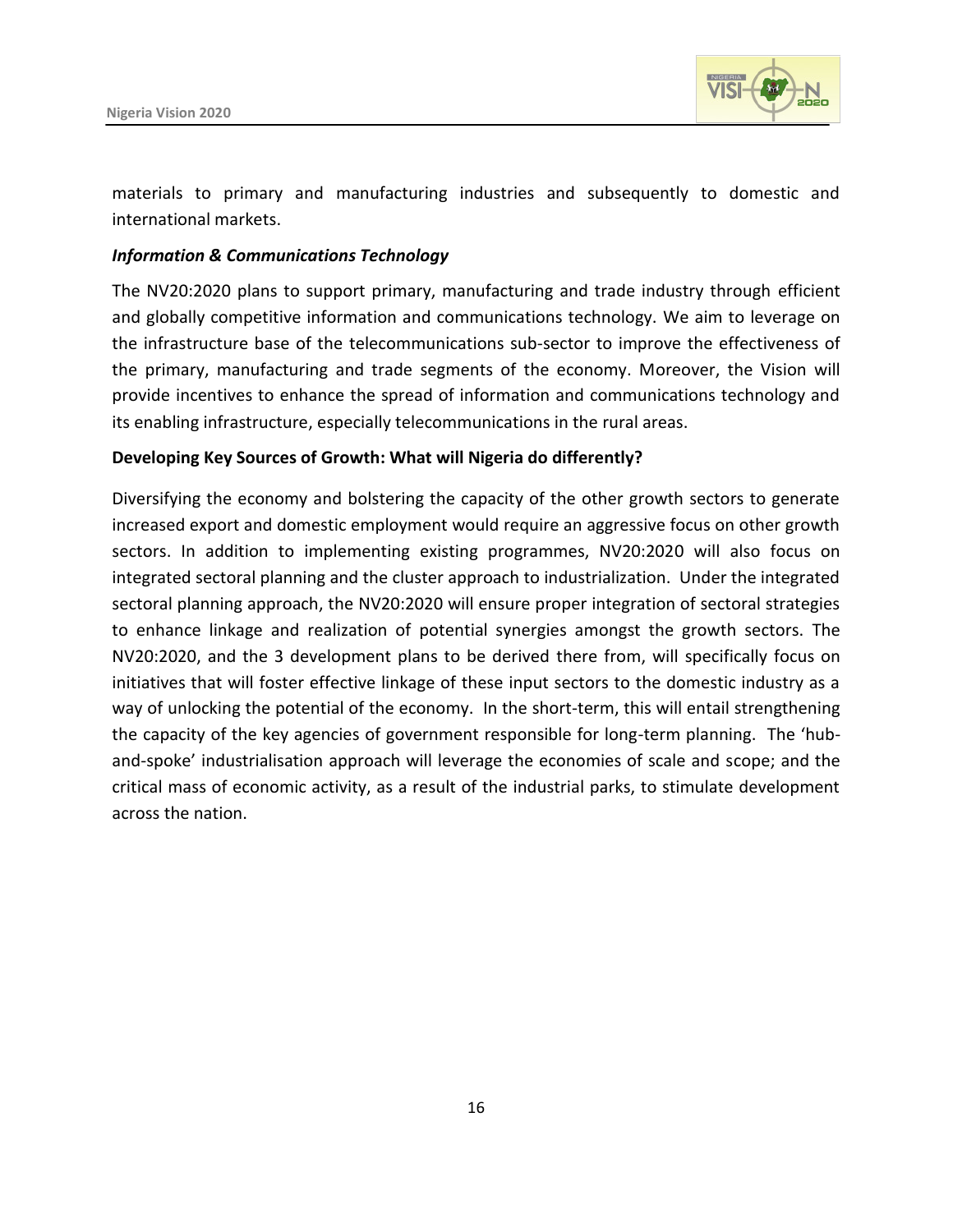

#### **Section Four Sustaining Social and Economic Development**

NV20:2020 will develop efficient, accountable, transparent and participatory governance, establish a competitive business environment characterised by sustained macro-economic stability, enhance national security and improve the administration of justice. It will also promote unity in diversity, national pride, and conserve the nation's cultural heritage; develop sufficient and efficient infrastructure to support sustained economic growth and preserve the environment for sustainable socio-economic development.

#### **Strategic Objectives**

The strategic plan of NV20:2020 is to establish a transparent and accountable government that gives voice to the people and guarantees their welfare. The overall goal is to improve Nigeria's ranking on each of the six governance indicators, namely: Voice and Accountability, Political Stability, Government Effectiveness, Regulatory Quality, Rule of Law, and Control of Corruption. To achieve this, the Vision focuses on instituting economic policy that guarantees the financial sustainability of each tier of government, rewards internal revenue generating efforts and promotes co-operation and co-ordination among the tiers of government in the interest of overall national development goals. The Vision will pursue comprehensive electoral reforms that encourage participatory and development-oriented governance at all levels to promote trust and confidence between the leaders and the citizenry. Under NV20:2020, local governments will be the focus of rural and community development. The Vision will also ensure improved participation of civil society organisations, especially women, in public policy development and implementation.

#### **Creating Strong, Efficient and Effective Public Service Institutions**

NV20:2020 will create a world-class, professional and incorruptible public service that emphasises value for money, excellence, discipline, integrity, transparency and loyalty. Thus, efforts would be made to complete and consolidate the on-going public service reforms to improve service delivery and promote good governance. Similar initiatives would be taken by all the states of the Federation to strengthen the Nigerian Public Service at all levels. Merit will be adopted as the cardinal policy for recruitment and promotion in the public service. Public enterprises such as refineries, power, steel industries, and railways will be privatized while a code of values and ethics for public servants will be introduced to improve morality and conduct in the public service.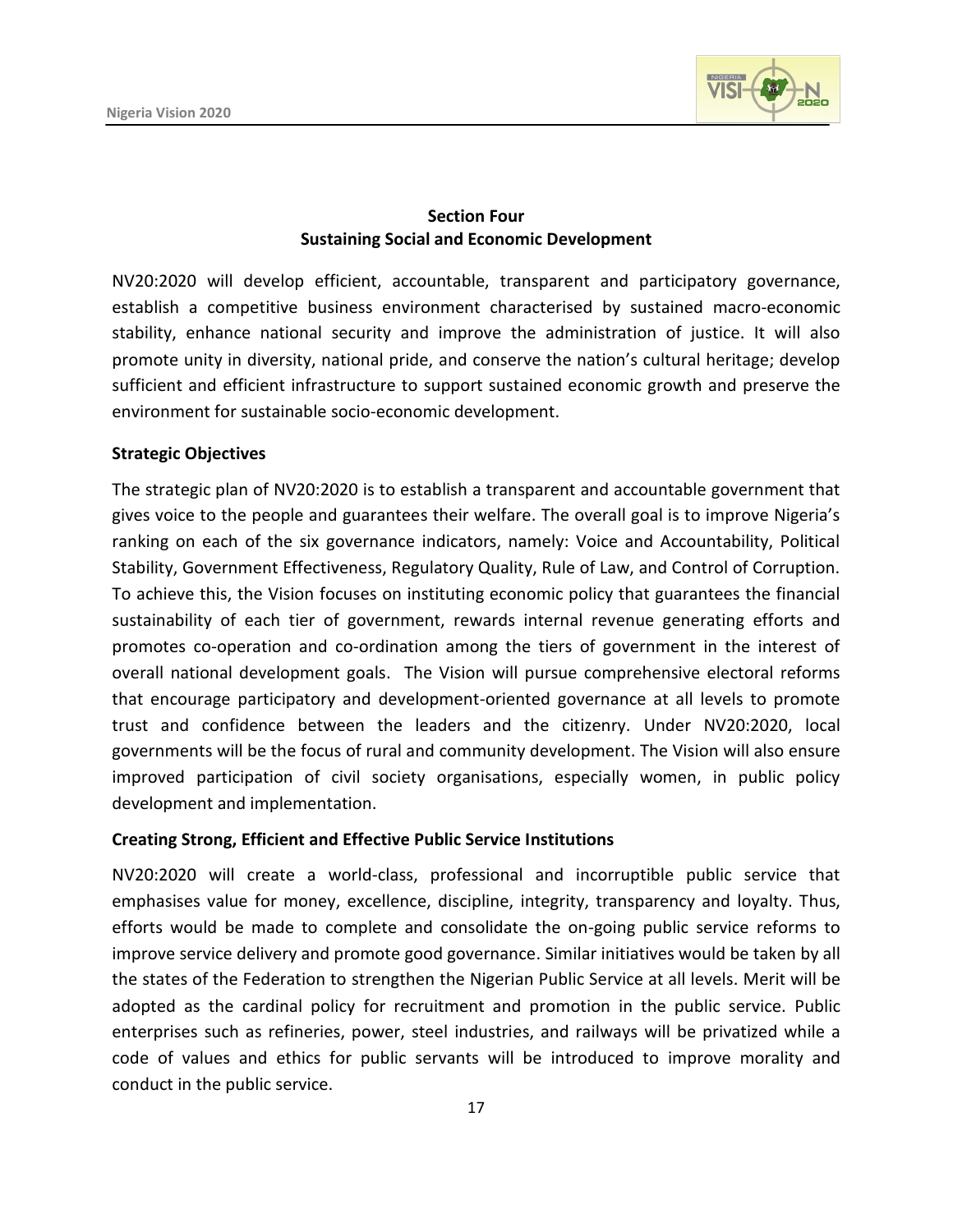

#### **Tackling Corruption**

Nigeria is currently one of the most corrupt nations in the world with a ranking of 121 out of 180 countries on the Corruption Perception Index (CPI). NV20:2020 aims to stamp out corruption and improve Nigeria's ranking on the CPI to 60 by 2015 and 40 by 2020. The Vision aims to minimise corruption by creating wealth and employment opportunities; reducing poverty and ensuring the social security of Nigerians. In fighting corruption, there will be political and financial freedom for anti-corruption agencies, severe punishment for corrupt officials and promotion of transparency and accountability in the management of public finances.

#### **Promoting Competitive, Private Sector-led Business Environment**

Nigeria ranks as one of the least competitive economies in the world, being 99th out of 133 countries on the Global Competitiveness Index and 125th out of 183 countries on the Ease of Doing Business Index. NV20:2020 will promote an open, efficient, effective and globally competitive business environment that will facilitate the growth of businesses and investments. It will also introduce economic reforms and market-friendly policies that will attract foreign and domestic investment. Institutions such as Immigration Service, Nigeria Police, Corporate Affairs Commission, rail and air transportation management agencies, etc that are currently controlled exclusively by the federal government will be decentralized to ensure more effective and efficient delivery of services to the public. The government will also reduce the business registration time to a maximum of 48 hours and harmonise all tax systems and payments channels to reduce multiple taxation.

#### **Ensuring National Security and Improved Administration of Justice**

Internal security has remained a big challenge in Nigeria, as internal conflicts, such as religious, ethnic and economic crises have negatively impacted national development. NV20:2020 seeks to develop a constitutionally independent judicial system that ensures respect for the rule of law and equal access to justice. Therefore, the ability of law enforcement agencies to response to national security emergencies will be improved and all discriminatory laws, policies and practices amended to promote a culture of respect for human rights. It will also promote prompt settlement of disputes and ensure timeliness in the trials of criminals.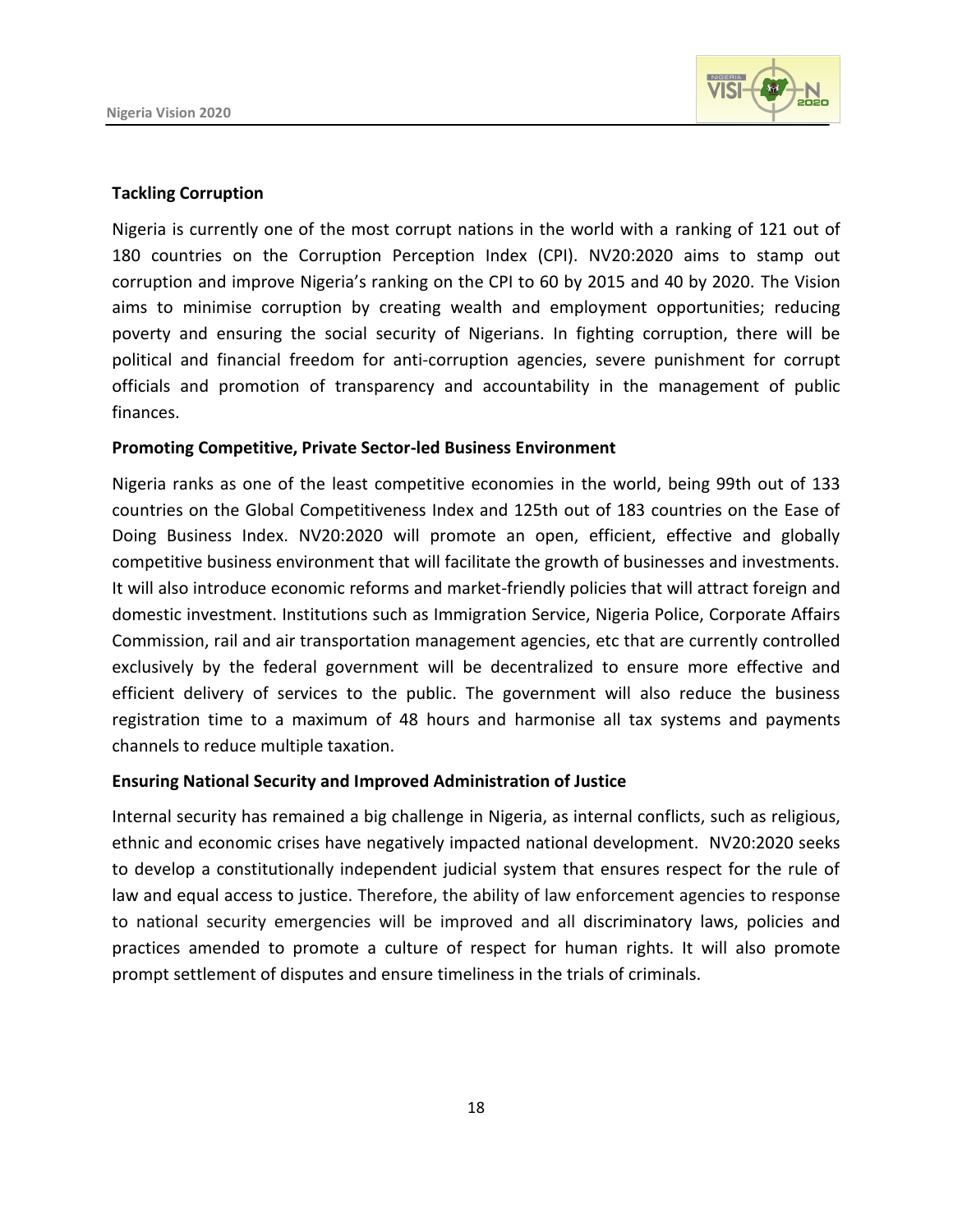

#### **Promoting Unity in Diversity, National Pride and Conservation of Our Cultural Heritage**

NV20:2020 plans to unite and re-direct Nigerians towards the values of patriotism, hard work, honesty and selflessness. It promotes the concept of the *"Nigerian Dream"* with a view to entrenching these core values in the mind of every Nigerian. This will be implemented in conjunction with the on-going "Rebrand Nigeria Project" which also has as one of its objectives, the enhancement of the international perception of Nigeria, her people, her economy and the value placed on her products.

For the tourism sector, the objective of the NV20:2020 plan is to make Nigeria the aviation centre of West Africa, given its endowments and strategic location. To do this, government will rehabilitate tourist sites, including museums, monuments, historic and natural sites, and improve internal security arrangements and accessibility. It will also promote the development of the Nigerian tourism industry by projecting the positive image of Nigeria via the film, visual arts, movies and music industry.

#### **Developing Sufficient and Efficient Infrastructure to Support Sustained Economic Growth**

The biggest challenge to doing business in Nigeria today is the state of socio-economic infrastructure, including transport, power, telecommunications, ICT, and water. The current infrastructure base is grossly inadequate in capacity and quality to cater for the envisaged population and economic growth. NV20:2020 will focus on building a modern, efficient and effective infrastructure network, while taking necessary steps to protect the environment. It is expected that infrastructure development will be driven mainly by the private sector through Private-Public Partnership (PPP) arrangements.

#### **Improving Power Supply**

NV20:2020 strategic objective is to ensure that the power sector is able to efficiently deliver sustainable adequate, qualitative, reliable and affordable power in a deregulated market. The Vision estimates that Nigeria will need to generate electricity in the range of about 35,000MW by 2020. The target is to grow installed power generation capacity from 6,000MW in 2009 to 20,000MW by 2015 and 35,000MW by 2020. In the medium-term, existing IPPs will be encouraged to increase capacity and ongoing NIPP projects will be speeded up to achieve the target of 20,000MW by 2015. Incentives will also be granted to new entrants, especially for renewable power generation, in order to achieve additional generation capacity. Between 2011 and 2020, it is estimated that IPPs will generate an incremental 2000MW on an annual basis. In the long-term, additional large hydro plants, coal-fired plants, IPPs and renewable power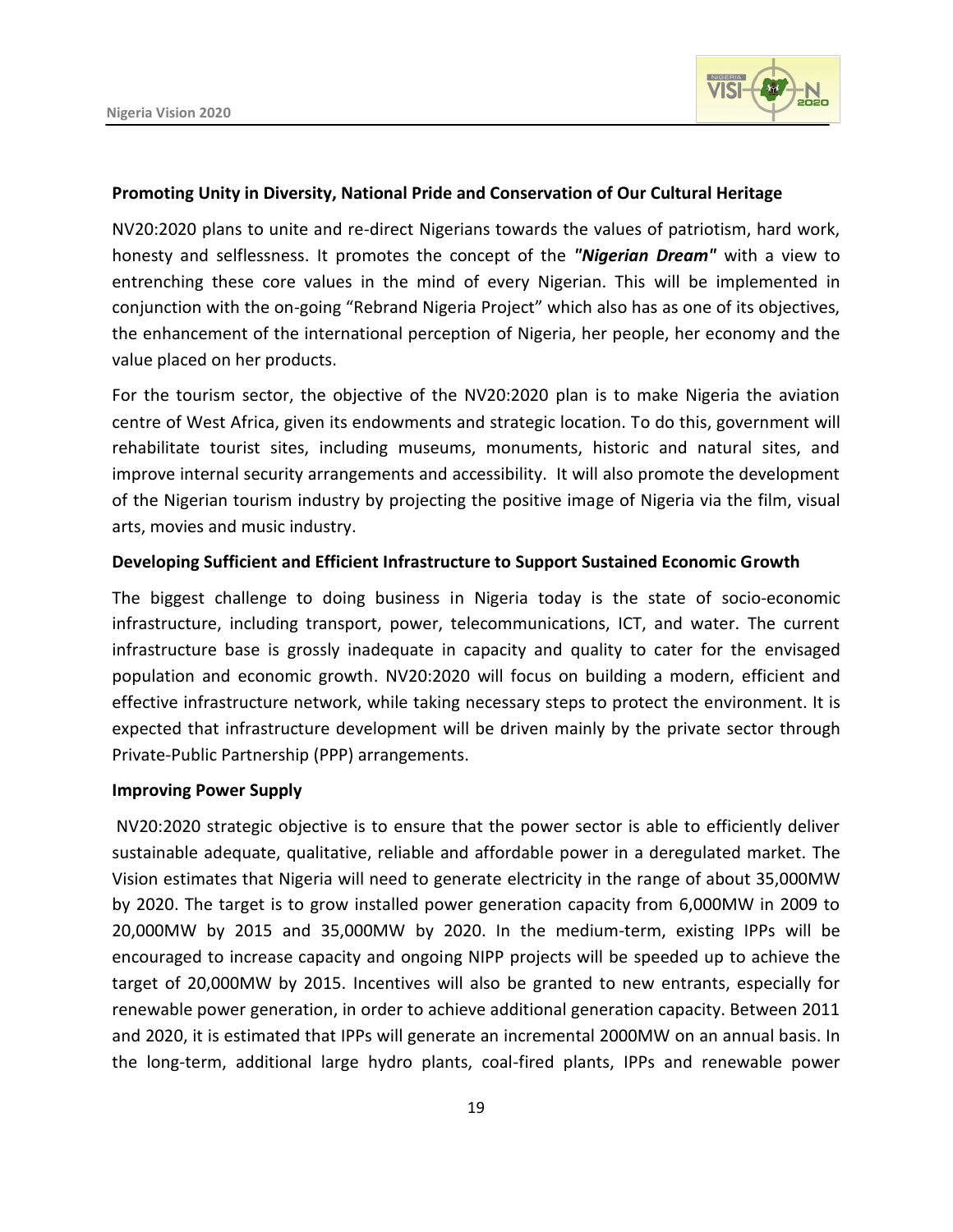

generating plants (hydro, solar and biomass) will be installed to further increase power generation capacity to 35,000MW. The Vision relies heavily on the private sector to take the lead in power generation. The transmission capacity in the sector will be improved to provide transmission losses while strengthening grid security.

#### **Improving Transportation**

The current transport infrastructure in the country is inadequate to meet the needs of a 21st Century economy. In the aviation sub-sector, NV20:2020 plans to establish an effective and efficient emergency search and rescue unit under the Federal Airports Authority of Nigeria. For land transport, the government will construct eight major roads (6-lane at the minimum) to link the extreme ends of the country e.g. two (2) diagonally: Maiduguri-Lagos and Sokoto-Calabar, two (2) across the country: Kano-Port Harcourt and Ilorin-Yola and four (4) spanning the borders of the country: Sokoto-Maiduguri; Sokoto-Lagos; Lagos-Calabar; Calabar-Maiduguri; and also Lagos-Benin-Onitsha-Enugu-Port Harcourt. The roads will facilitate inter-zonal transportation, while states will construct feeder roads to link with the major roads. It will also develop an expansive, efficient and affordable multi-modal transportation network plan for major cities. This will include development of pedestrian, cycling, public transit facilities, road, rail and water transport. The government will also privatise or concession the Nigerian Railways to the private sector to rehabilitate and reposition it for effective operations.

#### **Information and Communications Technology (ICT)**

The NV20:2020 policy for the ICT sector will be targeted at encouraging research and development as well as initiatives that would facilitate and enhance local manufacture, capacity and content development in the key areas of ICT. The implementation of this policy will be driven mainly by the private sector, promote entrepreneurship, innovation and local capacity development, while the government will be the facilitator and catalyst for the projected growth. It is expected that the nation's ICT sector will not only meet domestic ICT needs but will also enable Nigeria to exploit international market opportunities.

#### **Preserving the Environment for Sustainable Socio-economic Development**

Sustainable use of natural resources helps to fight poverty. NV20:2020 places emphasis on conservation of the environment, preventing loss of bio-diversity, restoring degraded areas and protecting ecologically sensitive sites and reducing impact of climate change on socio-economic development. The measures will also combat desertification and mitigate impacts of droughts, reduce the occurrence and impact of environmental hazards and disasters and improve overall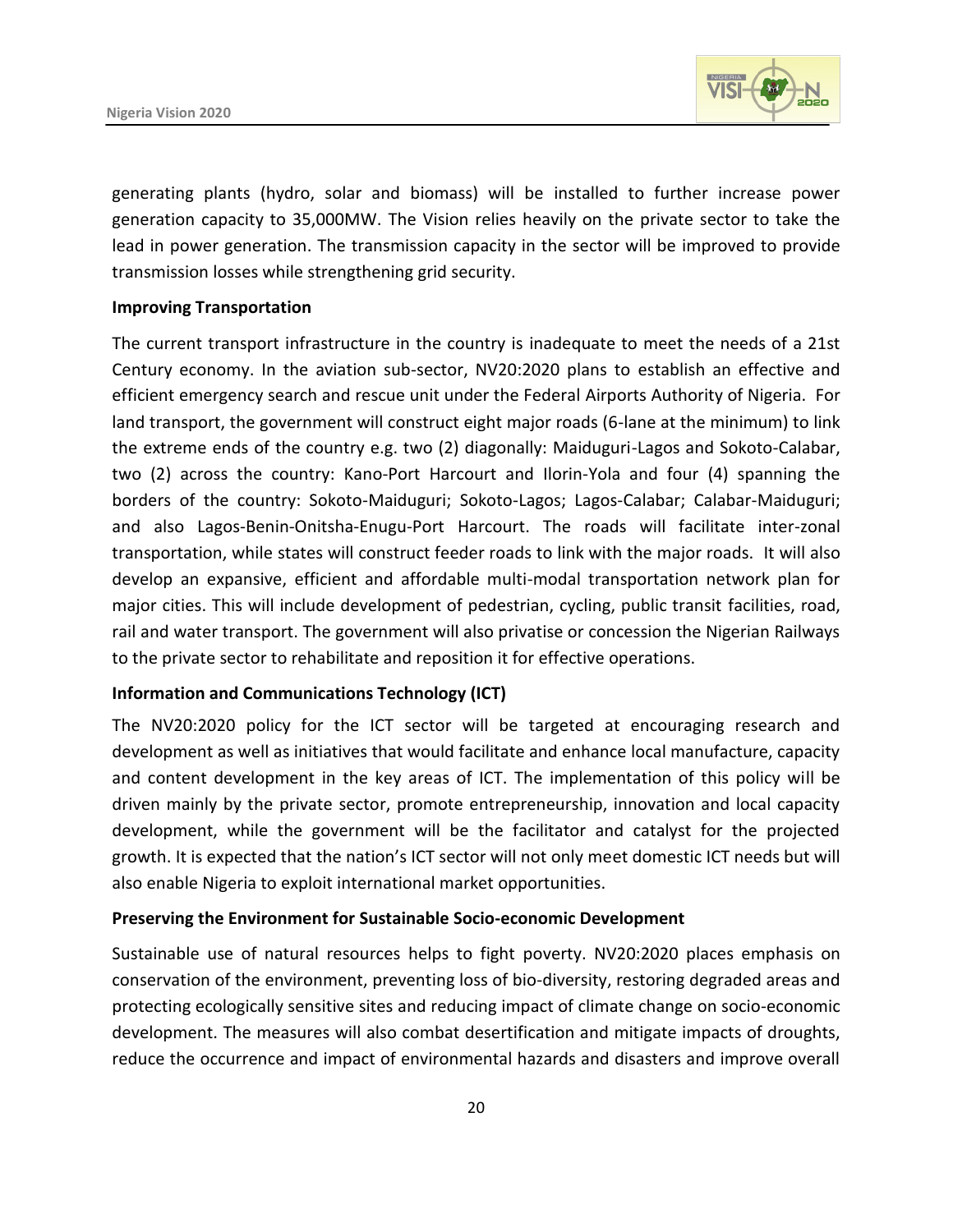

governance of the environment. High priority will be accorded to the use of natural resources and environmental protection.

#### **Transforming Nigeria's Six Geo-Political Regions into Economic Growth Poles**

Regional disparity in Nigeria's development is traced to history, culture, natural endowment and politics. There are also regional development challenges peculiar to some regions such as environmental degradation in the Niger Delta and desert encroachment in the north. Nigeria currently has no clear regional development policy. NV20:2020 hopes to achieve equitable and spatial socio-economic development across the various geo-political regions in Nigeria on the basis of a clear regional development strategy. Specific cities within each region will be developed into regional growth centres which will then speed up the growth of secondary urban centres within respective regions or states.

#### **Developing Niger Delta Region**

NV20:2020 considers the development of the Niger Delta as a major challenge. The plan for the Niger Delta region is to promote lasting poverty reduction by strengthening local governance and participatory planning, ensuring sustainable use of renewable natural resources and providing critical social infrastructure. Priority will also be given to the provision of basic education and health facilities in the region. The Niger Delta Master plan will be the instrument for promoting sound environmental management, alleviating poverty, developing the infrastructure base and improving local participation in the oil and gas industry.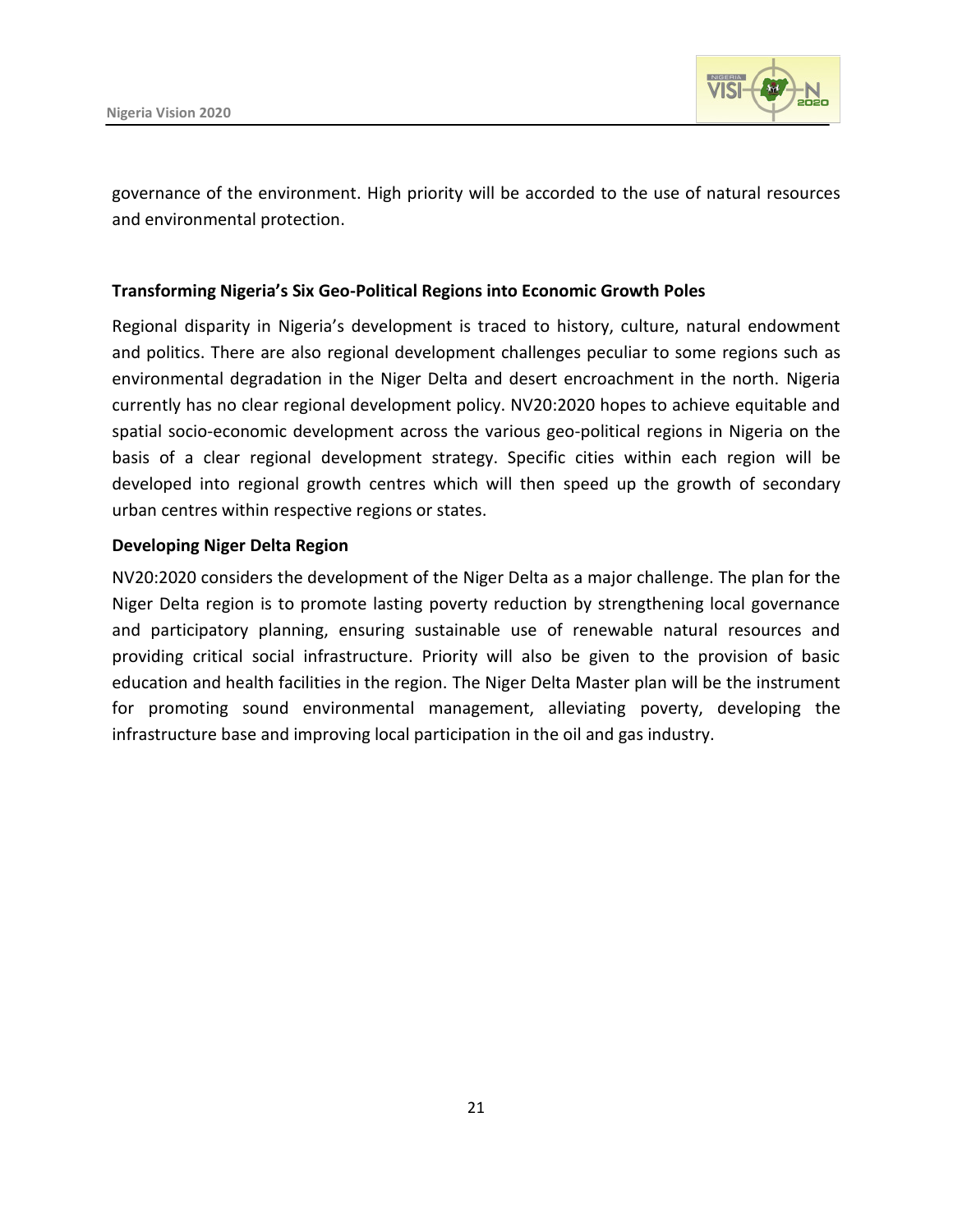

#### **Section Five Making the Vision a Reality**

#### **Achieving Our Set Goals**

Since independence, various governments have pursued different programmes aimed at ensuring national development and improved quality of life. These schemes have, however, not translated to improved living standards for the citizenry. While countries that have had good plans and implemented them well have recorded significant progress in national development, Nigeria has continued to lag behind in terms of the various human development indices. To improve the quality of life of Nigerians, it is critical for the country to fully implement the NV 20:2020.

#### **What Would be Done**

The machinery of government at all levels will be strengthened to ensure that all tiers of government have the ability to carry out the programmes and projects contained in the NV 20:2020 document which are designed to speed up the development of the country. To begin with, the objectives and outcomes of the vision will be translated into specific programmes and projects to which adequate resources will be allocated. In addition, implementation will be measured and evaluated regularly against the goals to ensure that the desired objective is being achieved.

This will be done by:

- 1. Setting priorities making sure that the most important things are done first
- 2. Setting targets Deciding on the things that needs to be achieved and when they would be achieved.
- 3. Monitoring of the programmes and projects being implemented regularly to ensure compliance.
- 4. Generating reports on the programmes and projects being implemented on a regular basis and making them available to Nigerians for further inputs.

#### **Must Do Actions**

1. NV20:2020 will be linked with other development strategies of government so that they can complement each other.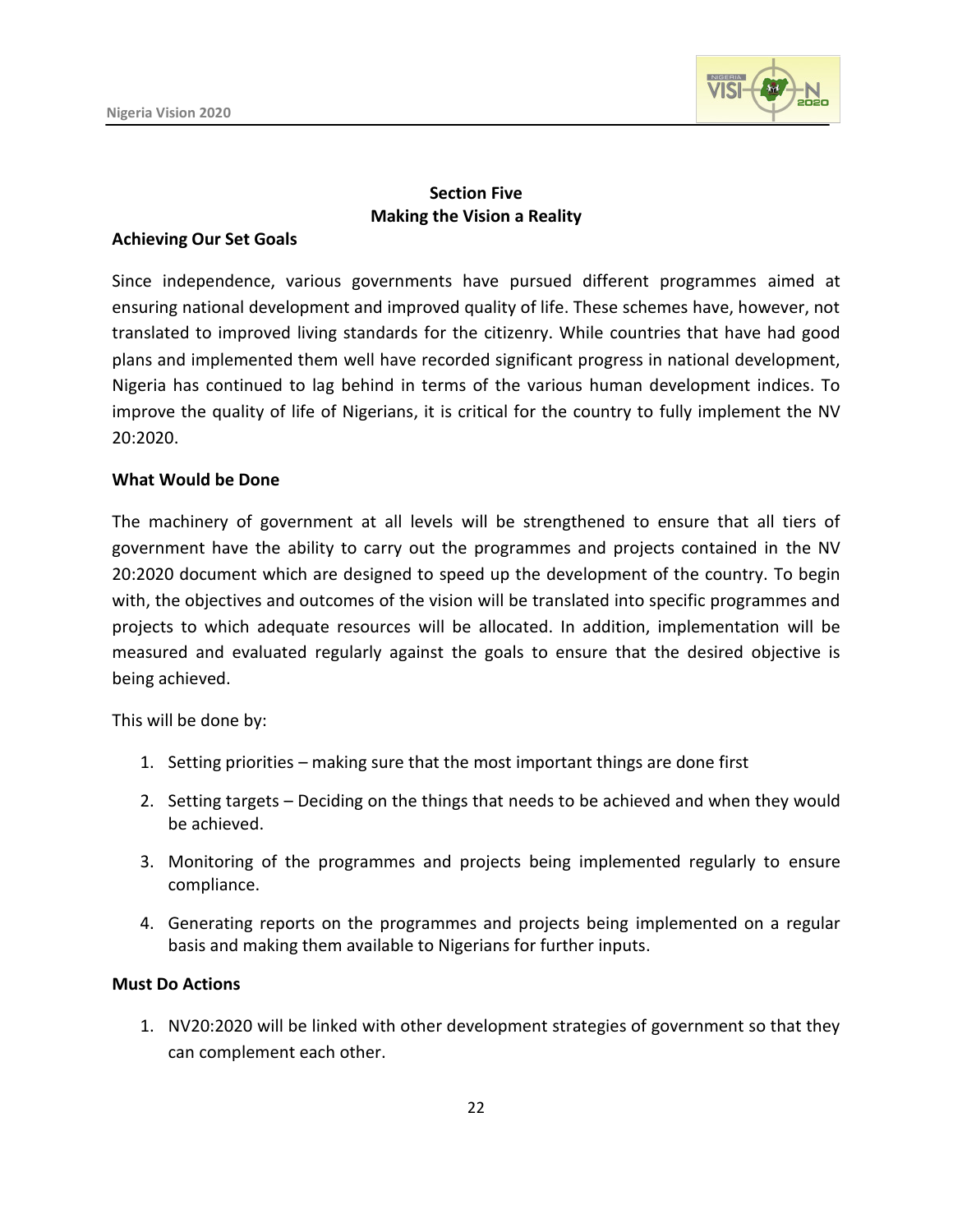

- 2. All levels of government will monitor and evaluate the programmes and projects being implemented under the Vision.
- 3. Ensure that the Vision becomes law. This will make it difficult for any government to make unnecessary changes to it or discard it entirely.
- 4. Adequate publicity will be given to the programmes and projects in the Vision to get the buy-in of the citizens.

#### **Reviewing Existing Plans and Budgeting Arrangements**

The Fiscal Responsibility Act 2007 is aimed at addressing flaws in plan and budget implementation in Nigeria and making governments at all levels imbibe a fiscal behaviour that promotes prudence and sound financial management. NV20:2020 is designed to use existing planning frameworks to achieve better and more effective co-ordination of Nigeria's planning efforts. The Vision, therefore, is a harmonized view of the key principles and thrusts of NEEDS, MDGs, and the Seven-Point Agenda within a common perspective that is consistent with Nigeria's long-term national aspirations. All of these important tools for steering economic activities are aligned to the Vision, and derived from it.

#### **Reviewing Existing Monitoring and Evaluation Arrangements**

Monitoring and Evaluation (M&E) efforts by the three tiers of government in the country are constitutionally decentralized. On the whole, however, none of the three tiers of government has been able to do a good job of monitoring and evaluation as units that carry out this function have been under-funded and under-utilised, while their reports are usually ignored in the processes of budget allocation and programme prioritization. The success of the NV20: 2020 is anchored on an effective monitoring and evaluation strategy. Under the Vision, monitoring will constitute expenditure tracking and activities will be linked to development priorities.

#### **Planning and Budgeting Framework for Implementing NV20:2020**

The approach to planning and budgeting for achieving the NV20:2020 involves coordinating and aligning government activities at all levels to the expectations of the Vision, consistent with the provisions of specific medium-term plans. The process is based on the following guidelines:

1. National Planning Commission will supervise the preparation of three medium-term national development plans to drive the implementation of the Vision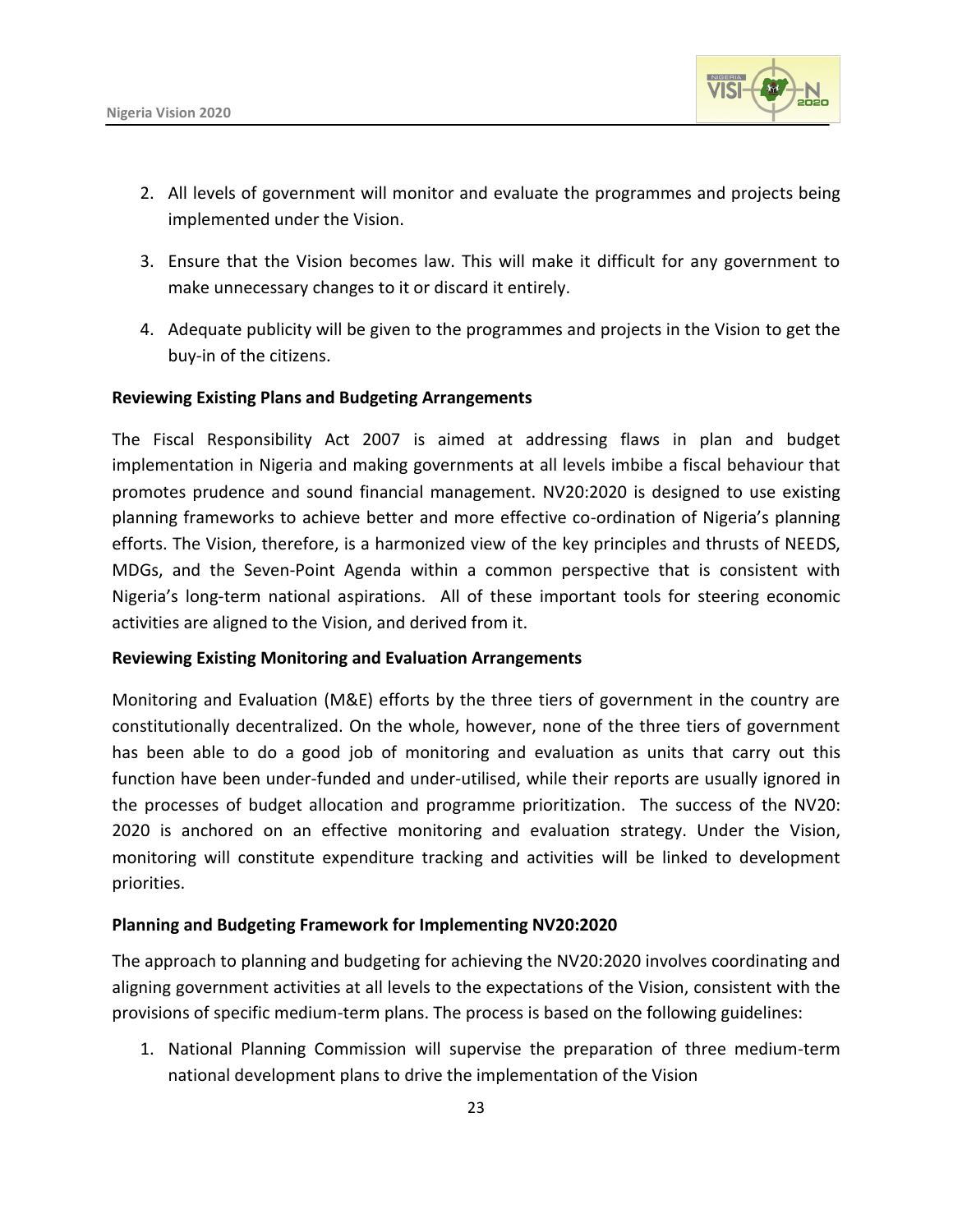

- 2. The medium-term development plans will detail specific goals, strategies and performance targets for all sectors of the economy, in line with the economic transformation strategy of the Vision.
- 3. The Medium-Term Expenditure Framework (MTEF) will be used as a tool for linking policy, planning and budgeting across all levels of government during this period, in line with the Fiscal Responsibility Act. The MTEF will have the following components:
	- a. Macro-economic framework;
	- b. Medium-term revenue and expenditure framework;
	- c. Medium-term fiscal strategy; and
	- d. Medium-term sector strategies with projects and programmes linked to the goals and objectives defined for the sector in the relevant development plan
- 4. A national M&E system will be developed to measure progress in the implementation of the Vision, which will be adopted by all levels of government.

#### **Making M&E the Pivot of Development: Overview and Guiding Principles**

The M&E framework is designed to enable a fact-based assessment of Nigeria's performance and enhance the ability of the country to achieve its goals under NV20:2020. Thus, Nigeria's national M&E structure is hinged on the following five (5) guiding principles:

- i. M&E will be an integral aspect of governance in Nigeria and will involve the entire activities of governance at all levels: federal, state, and local. The aim is to define a coherent "system", from the building blocks that already exist, and move away from stand-alone structures;
- ii. To create significant value, the M&E "system" will capture:
	- a. Strategic outcomes, i.e. achievement of targeted objectives that are strategic to NV20:2020; and
	- b. Effectiveness, i.e., assessment of whether outcomes are achieved in an efficient manner. High performance in government will be driven by the achievement of strategic outcomes at minimal cost.
- iii. M&E will serve as input into evidence-based decision-making, i.e., the value of Monitoring and Evaluation would be in its application to planning and budgeting.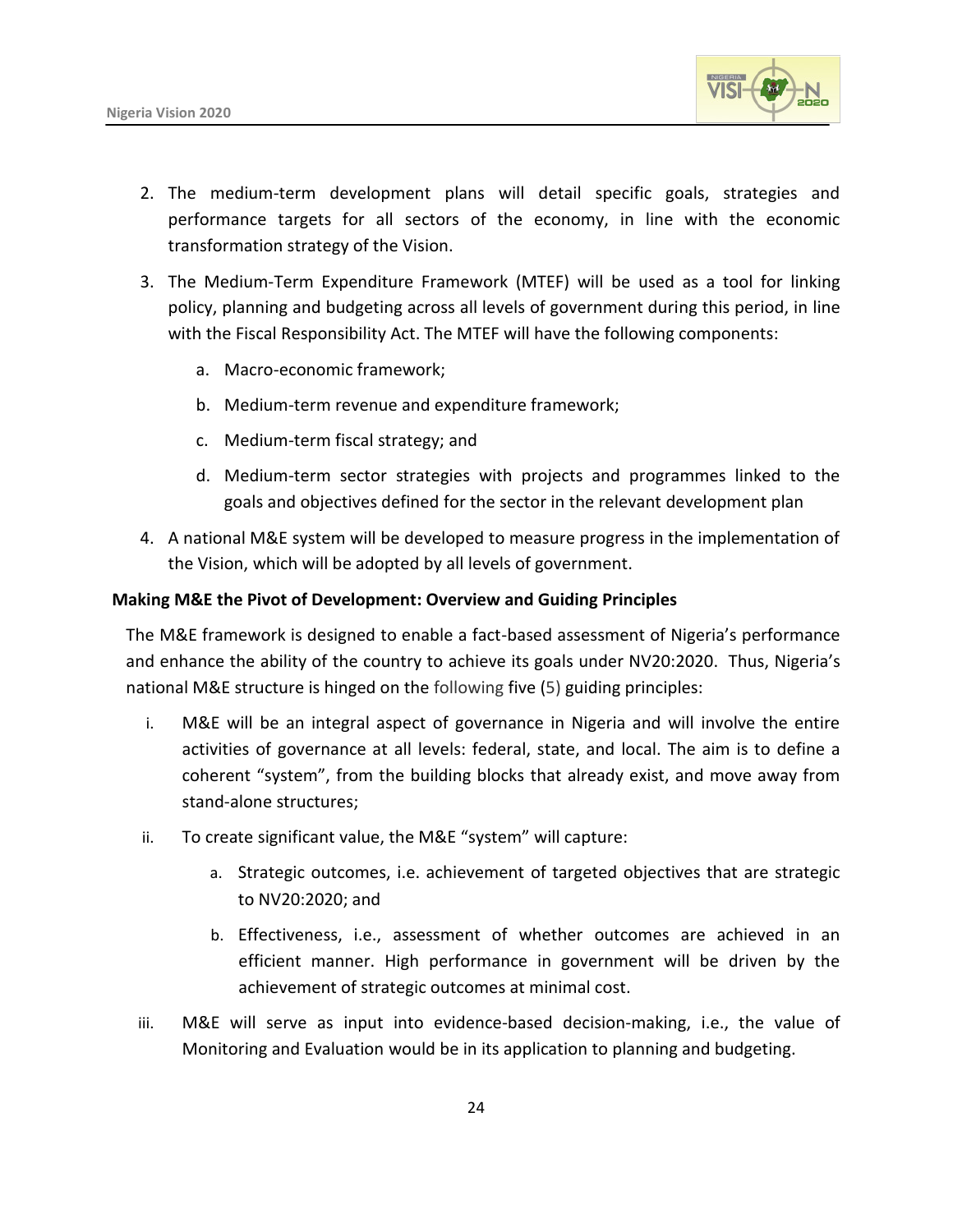

- iv. Accountability for performance needs to be entrenched in the system. The M&E system will encourage rewards for individual and institutional performance at all levels of government.
- v. The M&E framework will be applicable at the country, MDA and state levels.

#### **Institutional Framework for M&E**

The institutional framework for M&E in Nigeria recognises the need to make M&E a crucial activity that requires visibility at the highest level of governance. To institutionalize M&E, it will be given high visibility within the government, and the leadership will lead by example, demanding scorecards and M&E reports, to enable evidence-based decision-making. This requires that M&E will be driven from the top with assignment of clear roles and responsibilities within the governance structure.

#### **Roles and Responsibilities for Agents of M&E**

Although all the agents of M&E will work as a team, specific responsibilities are assigned as follows:

#### **1. The National Planning Commission (NPC)**

The NPC is responsible for overall M&E across the government. The M&E office at the NPC will be responsible for the following:

- a. Anchoring the overall co-ordination of the national M&E system;
- b. Preparing the Nigeria Country Report annually, prior to the start of the budgeting process;
- c. Submitting the Nigeria Country Report to the office of the President and the National Assembly;
- d. Publishing an executive summary of Nigeria Country Report yearly for dissemination to the public;
- e. Taking ownership of the MDA and State M&E templates and working with the M&E departments within the relevant ministries; and
- f. Recommending updates to the National Planning Commission Act 1993, as may be necessary.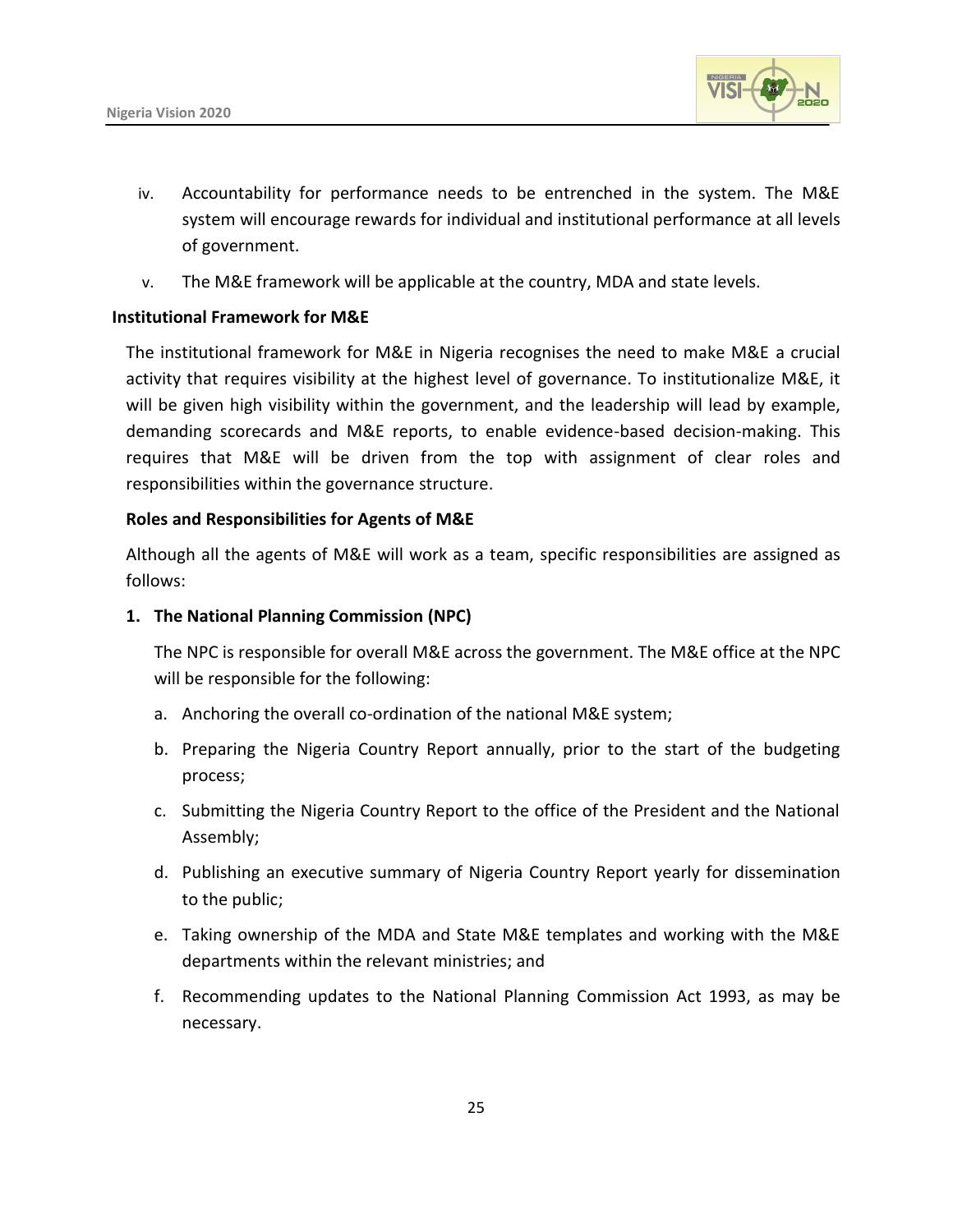

#### **2. Ministries**

Department of Planning, Research and Statistics in all ministries is responsible for M&E activities within ministries as follows:

- a. Managing operational M&E across departments and related agencies, using their own reports. This includes monitoring percentage completion, actual versus budgeted spending, site visits, etc.
- b. Preparing quarterly reports of performance of the ministry and submitting the reports to the NPC. These quarterly reports will focus on outcomes.
- c. Before submitting state report cards, ministries should validate the accuracy of the data using the National Statistical System of Nigeria (NBS, National Population Commission, etc) as well as civil society.

#### **3. States**

Each state of the federation will have a statutory body responsible for M&E; with a structure similar to the national M&E system. The body at the state level will be responsible for preparing an overview of value creation at the state level with inputs from the local governments.

Responsibilities of the states will include:

- a. Establishing a co-ordinating agency (i.e. NPC equivalent) for co-ordinating M&E across the states and preparing the state scorecard
- b. Preparing state scorecards with inputs from local governments
- c. Using the state scorecard to guide state budget decisions
- d. Submitting state scorecard report to the National Planning Commission

#### **4. Nigeria's National Statistical System**

The National Bureau of Statistics (NBS) and the National Population Commission (NPC) have very important roles to play in setting up Nigeria's M&E system. These agencies will continue to collect data, administer surveys in accordance with their respective mandates. The NBS have the following responsibilities under the proposed Nigerian national M&E system: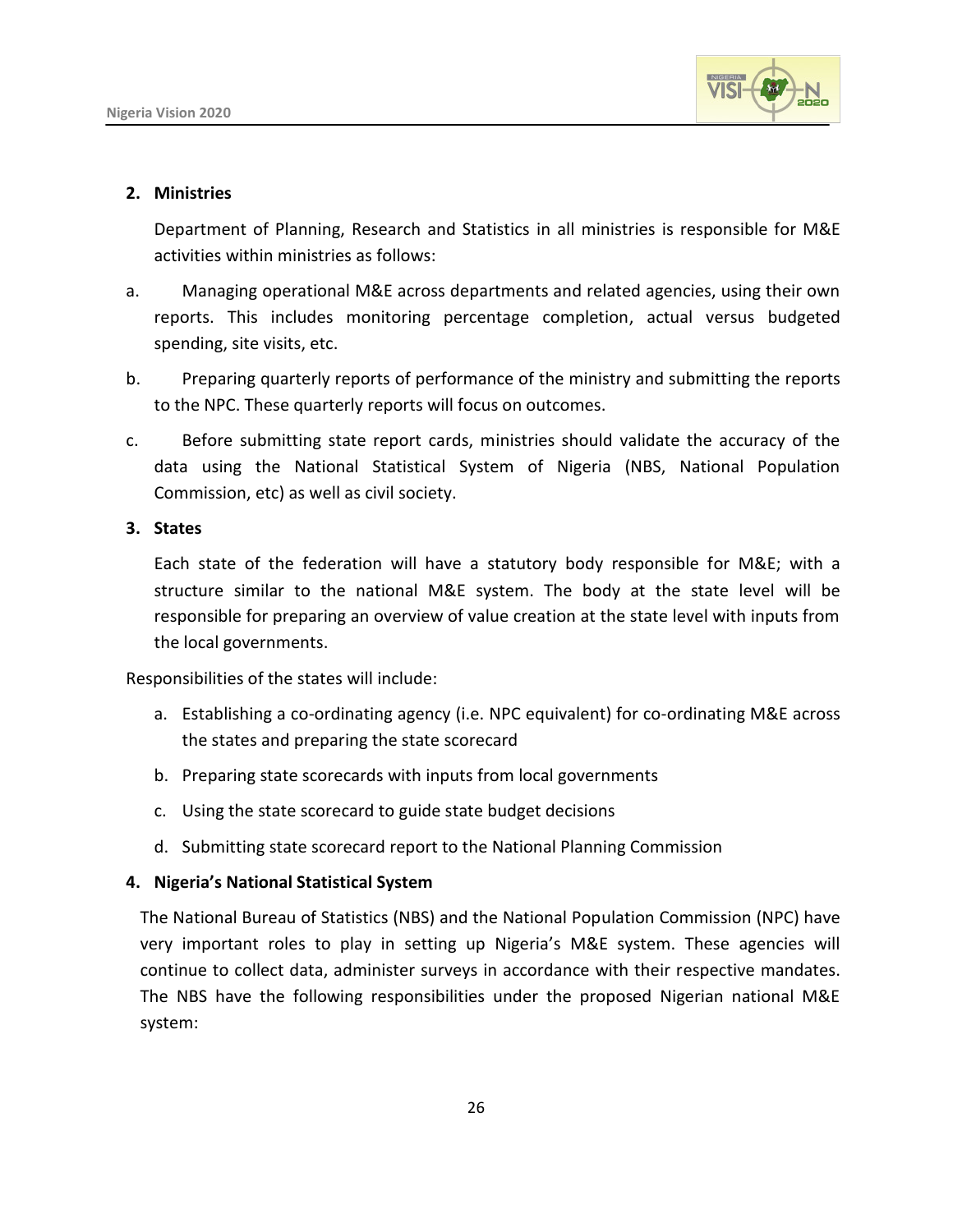

- a. Data collection: The NBS' structure will form the central data access platform for all M&E-related data and will work closely with MDAs and states to ensure full data capture;
- b. Data quality assurance and statistical analysis: The NBS will assure the quality of data used in the M&E process and will also provide data analysis services to MDAs and states;
- c. The NBS will provide a web-based data/information portal which all states and ministries will be able to access on a regular basis;
- d. All Key Performance Indices (KPIs) defined in Ministry Report Cards will be incorporated into surveys, censuses, e.t.c., to be collected by NBS and other statistical agencies;

The NBS will be centrally funded by the Federal Government. The mandatory use of NBS data for the M&E system will be made a law.

#### **Nigeria Strategy Map**

The Nigeria Strategy map which sets out the structure for the country's M&E comprises four overall strategic themes, namely:

- Better quality of life for all
- Sustainable economic growth
- Safe and secure lives
- High performing government

The first three themes focus on results the country aims to achieve for its citizens while the fourth aims at measuring the extent to which government, as the co-ordinator and driver of the country's economic blueprint, has become more effective and efficient in its own operations. There are two main avenues for value creation: enabling strategic outcomes linked to infrastructure, affordable quality education or rule of law and increasing the efficiency of the government itself.

#### **The Nigeria Country Report**

The Nigeria Country Report (NCR) is one of the primary instruments for entrenching M&E process in Nigeria. The report aims at providing an objective evaluation of progress, in the achievement of the Vision's objectives, targets and outcomes, for documentation and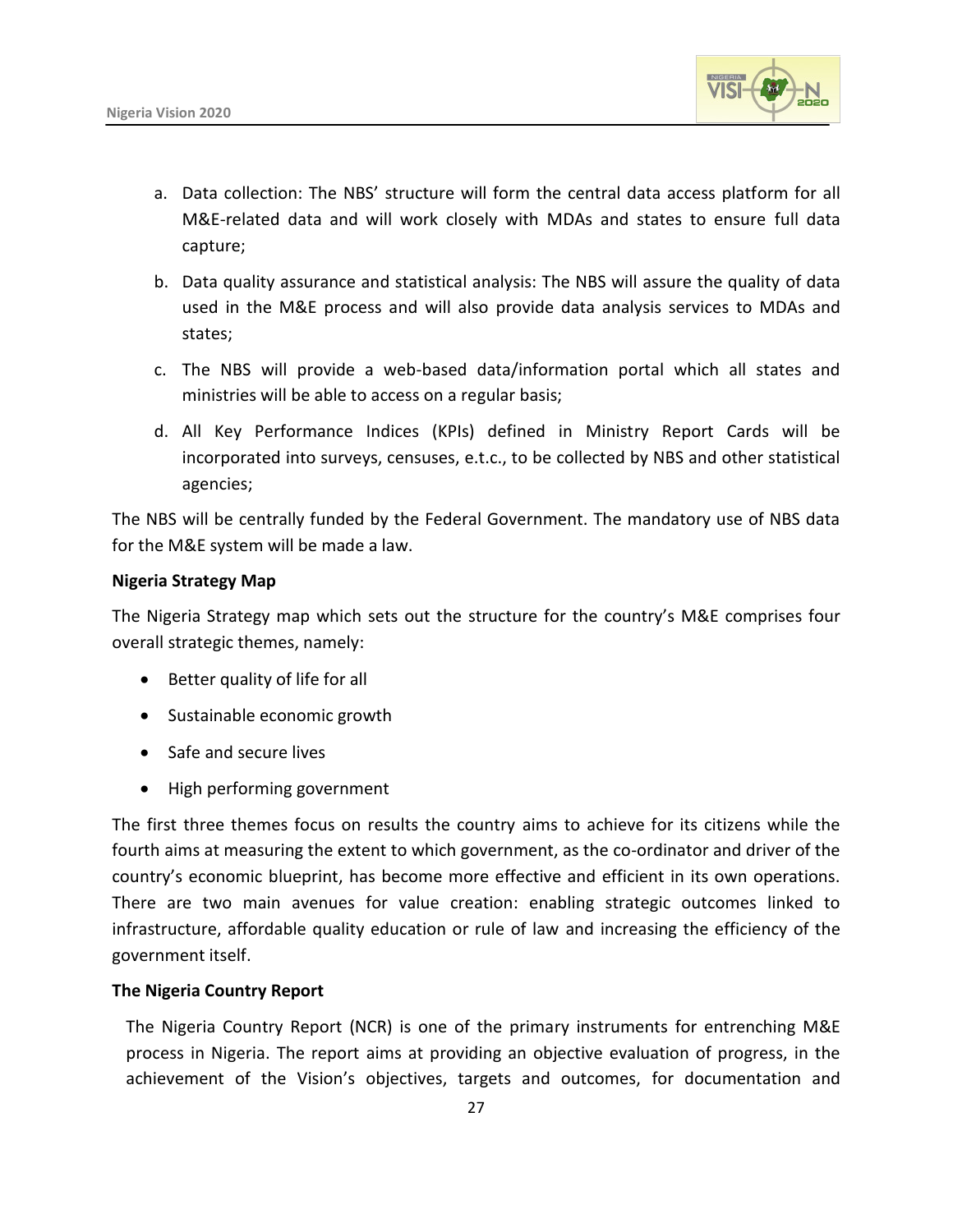

dissemination to all stakeholders every year. The report is expected to play an important role in shaping the priorities of the government during the plan period, by providing a basis for evidence-based decision-making. Although the report will expectedly serve as an instrument for political accountability, the content of the report, and the associated processes through which it is produced, will be geared towards the production of information to enable and support continuous improvement in the quality of policies and programmes through which the vision is being implemented. The National Planning Commission will primarily be responsible for generating the country M&E report.

#### **Legal Framework**

Actualising the NV20:2020 depends on the enactment of legislation to back-up all the initiatives. In this regard, the following actions will be taken:

- Enactment of NV20:2020 into law is important in ensuring a suitable level of policy consistency in the course of its implementation. The proposed Vision 20:2020 Bill of the Federal Government of Nigeria, otherwise known as the Nigerian National Development Plan Act**,** will propose punitive sanctions for non-compliance. Consequences will include temporary denial of access to the Federation Account and other consolidated revenues.
- Annual presentation of the National Performance Report by the President to a joint session of the two chambers of the National Assembly will be made a law, in order to trigger executive demand for M&E in Nigeria's governance.

#### **Legal Requirements for NV20:2020**

The legal requirements for NV20:2020 are two pronged: Constitutional and Legislative

#### **Constitutional Requirements**

Successful implementation of NV20:2020 requires an amendment to the constitution, especially in the areas of Appropriation Framework, and Exclusive and Concurrent lists.

#### **Legislative Requirements**

Legislative actions will be in the areas of amendment to a number of existing laws that are crucial to the actualization of the policy thrusts of the Vision, passage of the pending legislations and enactment of new legislations enabling implementation.